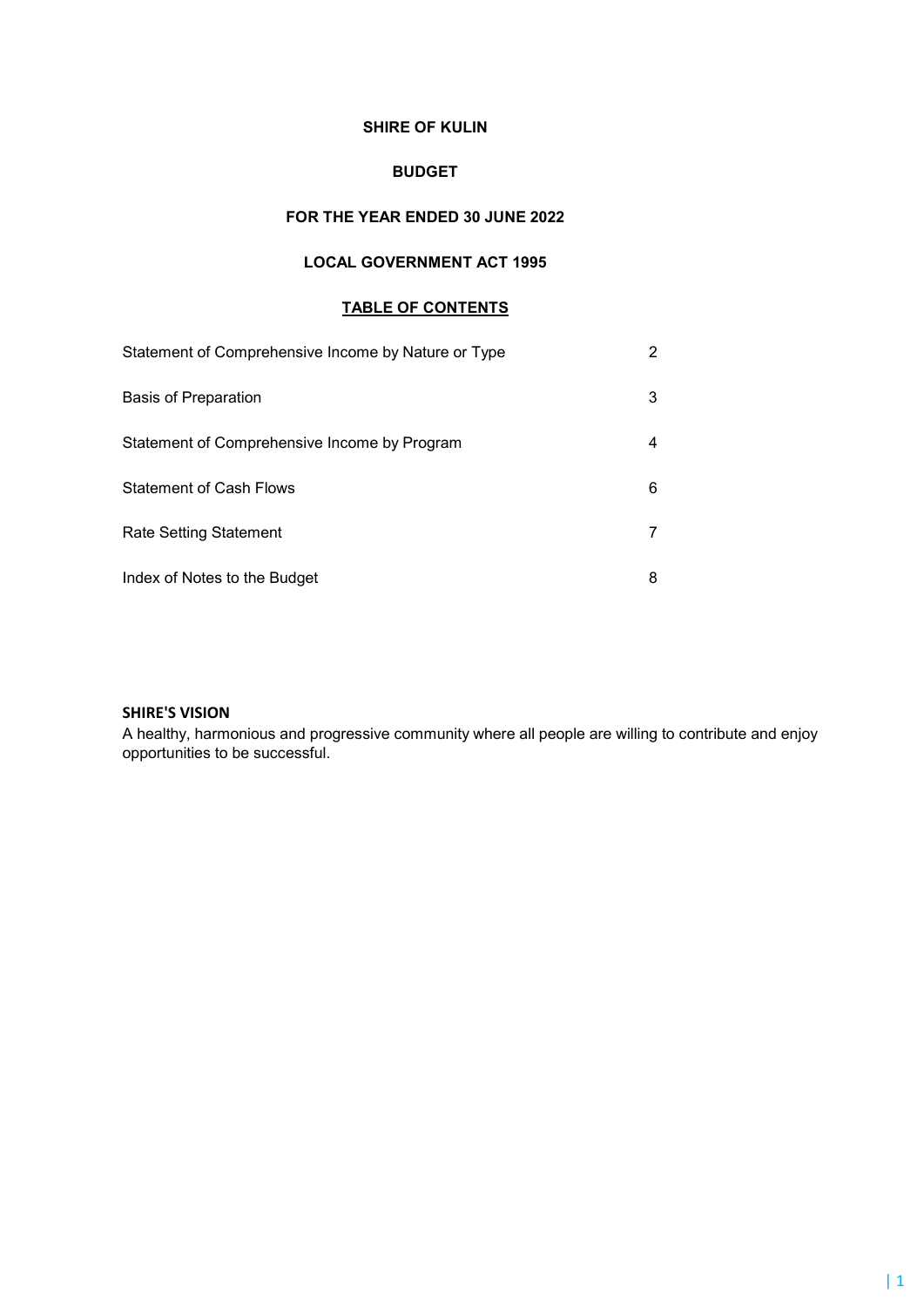# SHIRE OF KULIN STATEMENT OF COMPREHENSIVE INCOME BY NATURE OR TYPE

| FOR THE YEAR ENDED 30 JUNE 2022              |             | 2021/22          | 2020/21       | 2020/21       |
|----------------------------------------------|-------------|------------------|---------------|---------------|
|                                              | <b>NOTE</b> | <b>Budget</b>    | <b>Actual</b> | <b>Budget</b> |
|                                              |             | \$               | \$            | \$            |
| <b>Revenue</b>                               |             |                  |               |               |
| Rates                                        | 1(a)        | 2,076,206        | 2,035,400     | 2,028,931     |
| Operating grants, subsidies and              |             |                  |               |               |
| contributions                                | 9(a)        | 1,534,180        | 3,468,808     | 2,561,435     |
| Fees and charges                             | 8           | 1,322,391        | 1,526,555     | 1,344,079     |
| Interest earnings                            | 12(a)       | 14,642           | 19,723        | 33,420        |
| Other revenue                                | 12(b)       | 131,361          | 217,632       | 93,450        |
|                                              |             | 5,078,780        | 7,268,118     | 6,061,315     |
| <b>Expenses</b>                              |             |                  |               |               |
| Employee costs                               |             | (2, 165, 558)    | (2, 181, 264) | (2,004,042)   |
| Materials and contracts                      |             | (1,549,219)      | (1,808,922)   | (1,526,701)   |
| Utility charges                              |             | (332, 958)       | (318, 537)    | (337,088)     |
| Depreciation on non-current assets           | $\sqrt{5}$  | (2,973,728)      | (2,701,875)   | (3, 175, 584) |
| Interest expenses                            | 12(d)       | (39, 464)        | (42, 895)     | (42, 895)     |
| Insurance expenses                           |             | (285, 126)       | (235, 054)    | (273, 806)    |
|                                              |             | (7, 346, 053)    | (7, 288, 547) | (7,360,116)   |
| <b>Subtotal</b>                              |             | (2,267,273)      | (20, 429)     | (1, 298, 801) |
| Non-operating grants, subsidies and          |             |                  |               |               |
| contributions                                | 9(b)        | 5,883,701        | 1,391,369     | 1,504,000     |
| Profit on asset disposals                    | 4(b)        | 88,376           | 34,049        | 44,746        |
| Loss on asset disposals                      | 4(b)        | (88, 924)        | (67, 666)     | (1,000)       |
|                                              |             | 5,883,153        | 1,357,752     | 1,547,746     |
| <b>Net result</b>                            |             | 3,615,880        | 1,337,323     | 248,945       |
| Other comprehensive income                   |             |                  |               |               |
| Changes on revaluation of non-current assets |             | $\boldsymbol{0}$ | 0             | $\pmb{0}$     |
| Total other comprehensive income             |             | $\mathbf 0$      | $\mathbf 0$   | $\mathbf 0$   |
| <b>Total comprehensive income</b>            |             | 3,615,880        | 1,337,323     | 248,945       |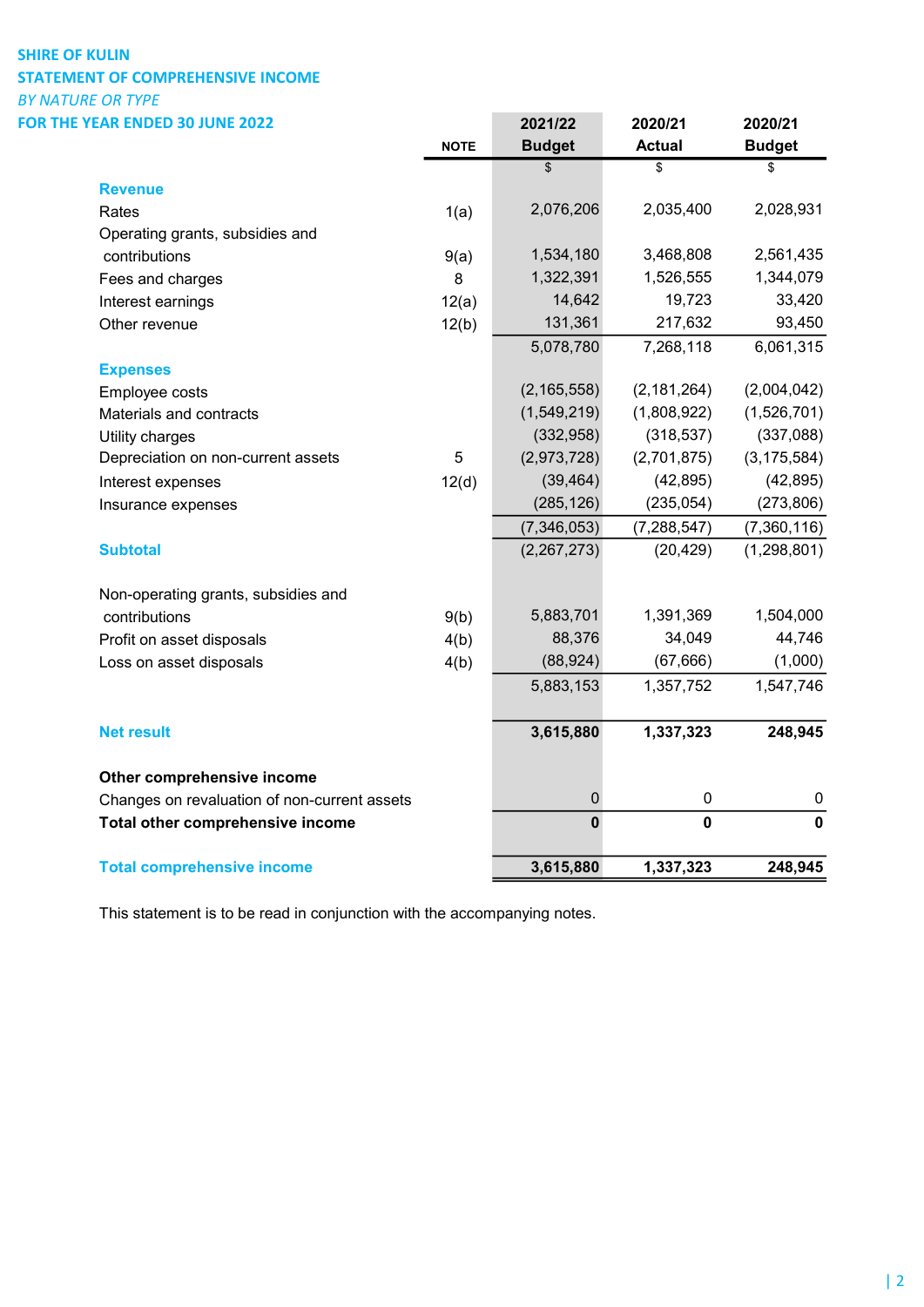# SHIRE OF KULIN FOR THE YEAR ENDED 30 JUNE 2022

### BASIS OF PREPARATION **REVENUES (CONTINUED)**

The budget has been prepared in accordance with Australian Accounting **OPERATING GRANTS, SUBSIDIES AND CONTRIBUTIONS** Standards (as they apply to local governments and not-for-profit entities) and Refer to all amounts received as grants, subsidies and contributions that are interpretations of the Australian Accounting Standards Board, and the Local not non-operating grants. Government Act 1995 and accompanying regulations.

The Local Government Act 1995 and accompanying Regulations take precedence Amounts received specifically for the acquisition, construction of new or the over Australian Accounting Standards where they are inconsistent. upgrading of non-current assets paid to a local government, irrespective of

The Local Government (Financial Management) Regulations 1996 specify that or donations. vested land is a right-of-use asset to be measured at cost. All right-of-use assets (other than vested improvements) under zero cost concessionary **FEES AND CHARGES** leases are measured at zero cost rather than at fair value. The exception Revenue (other than service charges) from the use of facilities and charges is vested improvements on concessionary land leases such as roads, made for local government services, sewerage rates, rentals, hire charges, fee buildings or other infrastructure which continue to be reported at fair value, for service, photocopying charges, licences, sale of goods or information, fines, as opposed to the vested land which is measured at zero cost. The penalties and administration fees. Local governments may wish to disclose measurement of vested improvements at fair value is a departure from AASB 16 more detail such as rubbish collection fees, rental of property, fines and which would have required the Shire to measure any vested improvements at zero penalties, other fees and charges. cost.

Accounting policies which have been adopted in the preparation of this budget Interest and other items of a similar nature received from bank and investment have been consistently applied unless stated otherwise. Except for cash flow accounts, interest on rate instalments, interest on rate arrears and interest on and rate setting information, the budget has been prepared on the accrual basis debtors. and is based on historical costs, modified, where applicable, by the measurement at fair value of selected non-current assets, financial assets and **OTHER REVENUE / INCOME** liabilities. Other revenue, which can not be classified under the above headings, includes

All funds through which the Shire of Kulin controls resources to carry on its functions have been included in the financial statements forming **EXPENSES** part of this budget. The contract of this budget. The costs of the costs of the costs of the costs of the costs

All monies held in the Trust Fund are excluded from the financial statements. A separate statement of those monies appears at Note 13 to the budget. MATERIALS AND CONTRACTS

On the 1 July 2021 no new accounting policies are to expenditures. be adopted and no new policies are expected to impact the annual budget.

### RATES

All rates levied under the Local Government Act 1995. Includes general, **INSURANCE** differential, specified area rates, minimum rates, interim rates, back rates, All insurance other than worker's compensation and health benefit insurance ex-gratia rates, less discounts and concessions offered. Exclude administration included as a cost of employment. fees, interest on instalments, interest on arrears, service charges and sewerage rates. LOSS ON ASSET DISPOSAL

### **SERVICE CHARGES investments**.

Service charges imposed under Division 6 of Part 6 of the Local Government Act 1995. Regulation 54 of the Local Government (Financial Management) DEPRECIATION ON NON-CURRENT ASSETS Regulations 1996 identifies these as television and radio broadcasting, Depreciation and amortisation expense raised on all classes of assets. underground electricity and neighbourhood surveillance services.

Excludes rubbish removal charges. Interest and other items of a similar Interest and other costs of finance paid, including costs of finance for loan nature received from bank and investment accounts, interest on rate debentures, overdraft accommodation and refinancing expenses. instalments, interest on rate arrears and interest on debtors.

Profit on the disposal of assets including gains on the disposal of long term Donations and subsidies made to community groups. investments. Losses are disclosed under the expenditure classifications.

### NON-OPERATING GRANTS, SUBSIDIES AND CONTRIBUTIONS

whether these amounts are received as capital grants, subsidies, contributions

### INTEREST EARNINGS

dividends, discounts, and rebates. Reimbursements and recoveries should be THE LOCAL GOVERNMENT REPORTING ENTITY separated by note to ensure the correct calculation of ratios.

All costs associated with the employment of person such as salaries, wages, In the process of reporting on the local government as a single unit, all allowances, benefits such as vehicle and housing, superannuation, employment transactions and balances between those Funds (for example, loans and expenses, removal expenses, relocation expenses, worker's compensation transfers between Funds) have been eliminated. insurance, training costs, conferences safety expenses, medical examinations, fringe benefit tax, etc.

All expenditures on materials, supplies and contracts not classified under other 2020/21 ACTUAL BALANCES headings. These include supply of goods and materials, legal expenses, Balances shown in this budget as 2020/21 Actual are estimates as forecast at consultancy, maintenance agreements, communication expenses, advertising the time of budget preparation and are subject to final adjustments. expenses, membership, periodicals, publications, hire expenses, rental, leases, postage and freight etc. Local governments may wish to disclose more detail CHANGE IN ACCOUNTING POLICIES **Substitution** in the such as contract services, consultancy, information technology, rental or lease

### UTILITIES (GAS, ELECTRICITY, WATER, ETC.)

KEY TERMS AND DEFINITIONS - NATURE OR TYPE Expenditures made to the respective agencies for the provision of power, gas or water. Exclude expenditures incurred for the reinstatement of roadwork on **REVENUES** behalf of these agencies. The half of these agencies.

Loss on the disposal of fixed assets includes loss on disposal of long term

### INTEREST EXPENSES

### OTHER EXPENDITURE

**PROFIT ON ASSET DISPOSAL** Statutory fees, taxes, provision for bad debts, member's fees or State taxes.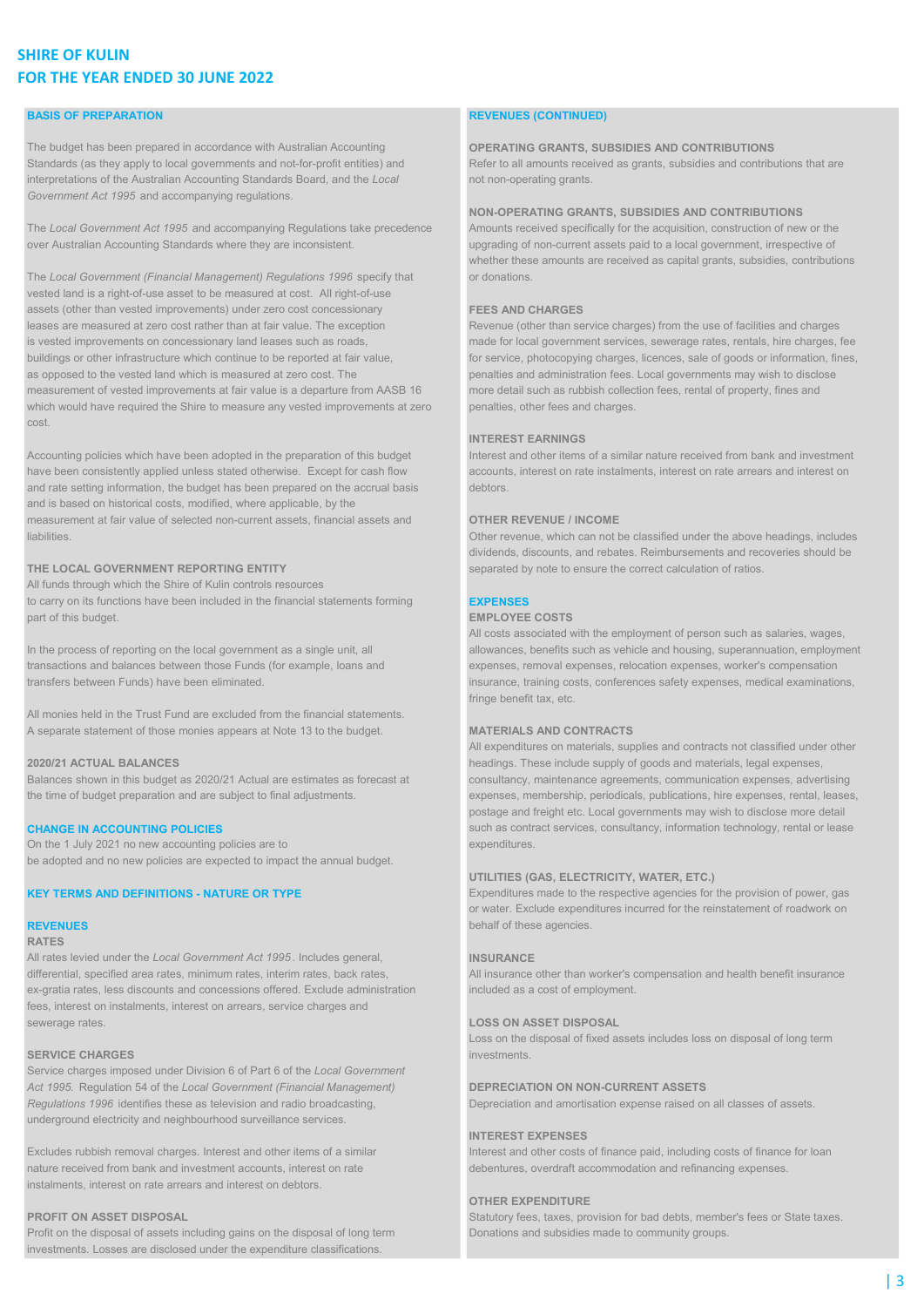# SHIRE OF KULIN STATEMENT OF COMPREHENSIVE INCOME BY REPORTING PROGRAM FOR THE YEAR ENDED 30 JUNE 2022 2021/22 2020/21 2020/21

| FUK THE YEAK ENDED 30 JUNE ZUZZ                   |                      | 2021/22       | 2020/21          | 2020/21       |
|---------------------------------------------------|----------------------|---------------|------------------|---------------|
|                                                   | <b>NOTE</b>          | <b>Budget</b> | <b>Actual</b>    | <b>Budget</b> |
| <b>Revenue</b>                                    | 1,8,9(a),12(a),12(b) | \$            | \$               | \$            |
| Governance                                        |                      | 43,961        | 58,280           | 16,970        |
| General purpose funding                           |                      | 3,053,447     | 4,985,370        | 3,745,951     |
| Law, order, public safety                         |                      | 40,400        | 33,928           | 33,400        |
| Health                                            |                      | 0             | 19,070           | 0             |
| <b>Education and welfare</b>                      |                      | 240,500       | 222,062          | 270,440       |
| Housing                                           |                      | 110,298       | 100,819          | 108,282       |
| Community amenities                               |                      | 101,224       | 103,432          | 101,224       |
| Recreation and culture                            |                      | 219,999       | 255,559          | 214,449       |
| Transport                                         |                      | 403,180       | 236,610          | 213,935       |
| Economic services                                 |                      | 744,440       | 1,083,212        | 1,235,800     |
| Other property and services                       |                      | 121,330       | 169,764          | 120,866       |
|                                                   |                      | 5,078,779     | 7,268,106        | 6,061,317     |
| <b>Expenses excluding finance costs</b>           | 4(a), 5, 12(c)(e)(f) |               |                  |               |
| Governance                                        |                      | (212, 839)    | (199, 760)       | (176, 182)    |
| General purpose funding                           |                      | (107, 884)    | (179, 895)       | (96, 808)     |
| Law, order, public safety                         |                      | (152, 521)    | (157,085)        | (151, 392)    |
| Health                                            |                      | (122, 525)    | (90, 339)        | (120, 039)    |
| <b>Education and welfare</b>                      |                      | (321, 635)    | (319, 274)       | (323, 674)    |
| Housing                                           |                      | (232, 703)    | (115, 105)       | (263, 405)    |
| Community amenities                               |                      | (367, 345)    | (360, 127)       | (377, 752)    |
| Recreation and culture                            |                      | (1,318,671)   | (1,205,955)      | (1,231,740)   |
| Transport                                         |                      | (3,287,908)   | (3,489,461)      | (3,382,226)   |
| Economic services                                 |                      | (1, 104, 365) | (1, 161, 396)    | (1, 100, 998) |
| Other property and services                       |                      | (78, 192)     | 32,757           | (93,007)      |
|                                                   |                      | (7,306,588)   | (7, 245, 640)    | (7, 317, 223) |
| <b>Finance costs</b>                              | 7,6(a),12(d)         |               |                  |               |
| Governance                                        |                      | (39, 464)     | (42, 895)        | (42, 895)     |
|                                                   |                      | (39, 464)     | (42, 895)        | (42, 895)     |
| <b>Subtotal</b>                                   |                      | (2,267,273)   | (20, 429)        | (1, 298, 801) |
| Non-operating grants, subsidies and contributions | 9(b)                 | 5,883,701     | 1,391,369        | 1,504,000     |
| Profit on disposal of assets                      | 4(b)                 | 88,376        | 34,049           | 44,746        |
| (Loss) on disposal of assets                      | 4(b)                 | (88, 924)     | (67, 666)        | (1,000)       |
|                                                   |                      | 5,883,153     | 1,357,752        | 1,547,746     |
| <b>Net result</b>                                 |                      | 3,615,880     | 1,337,323        | 248,945       |
| Other comprehensive income                        |                      |               |                  |               |
| Changes on revaluation of non-current assets      |                      | 0             | $\boldsymbol{0}$ | $\bf{0}$      |
| Total other comprehensive income                  |                      | 0             | 0                | $\mathbf 0$   |
| <b>Total comprehensive income</b>                 |                      | 3,615,880     | 1,337,323        | 248,945       |
|                                                   |                      |               |                  |               |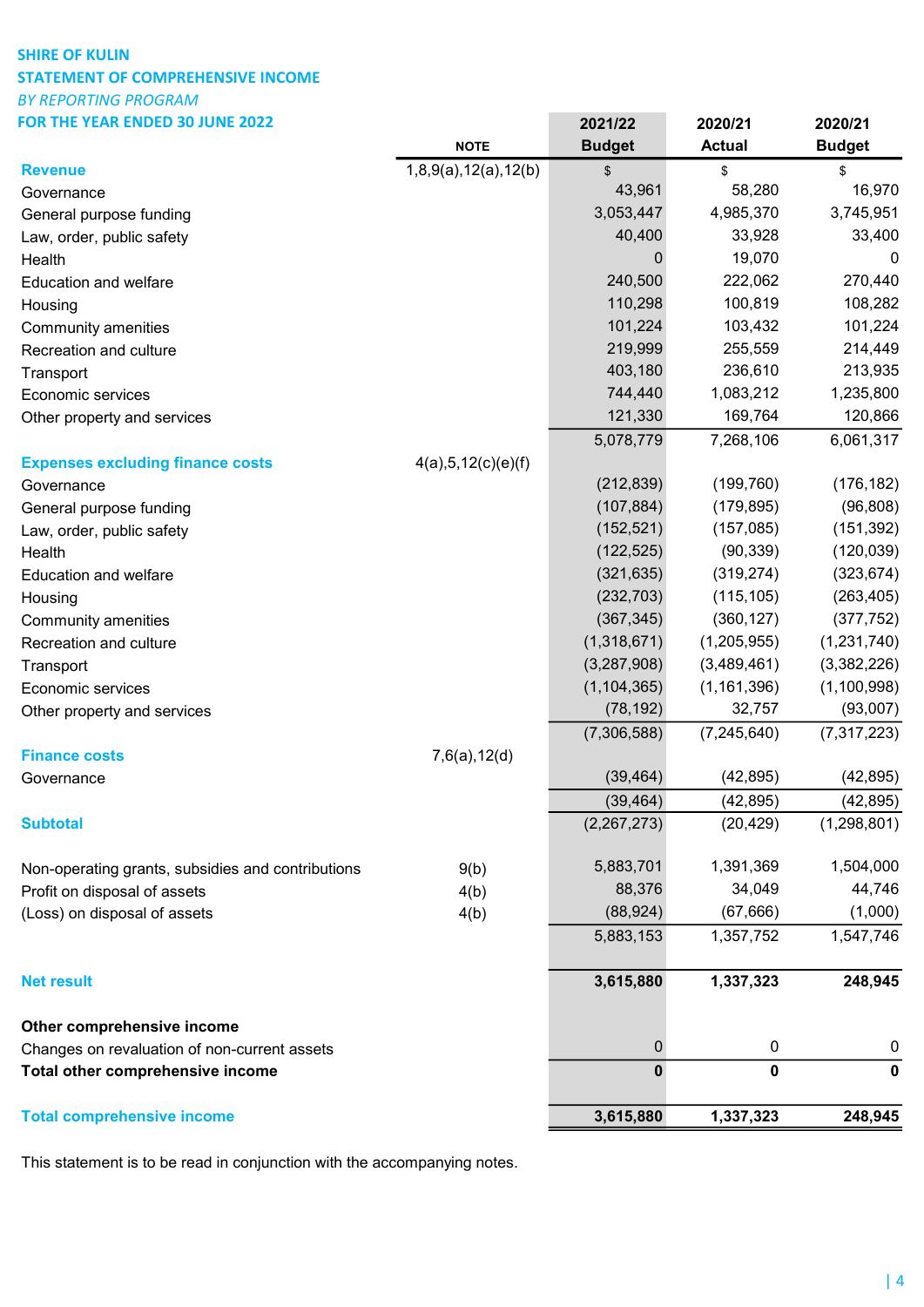# SHIRE OF KULIN STATEMENT OF CASH FLOWS FOR THE YEAR ENDED 30 JUNE 2022

|                                                      |             | 2021/22       | 2020/21       | 2020/21       |
|------------------------------------------------------|-------------|---------------|---------------|---------------|
|                                                      | <b>NOTE</b> | <b>Budget</b> | <b>Actual</b> | <b>Budget</b> |
|                                                      |             | \$            | \$            | \$            |
| <b>CASH FLOWS FROM OPERATING ACTIVITIES</b>          |             |               |               |               |
| <b>Receipts</b>                                      |             |               |               |               |
| Rates                                                |             | 2,076,206     | 2,047,124     | 2,033,930     |
| Operating grants, subsidies and contributions        |             | 1,366,014     | 3,580,174     | 2,711,435     |
| Fees and charges                                     |             | 1,322,391     | 1,526,555     | 1,344,079     |
| Interest received                                    |             | 14,642        | 19,723        | 33,420        |
| Goods and services tax received                      |             | $\mathbf{0}$  | (21, 403)     | 0             |
| Other revenue                                        |             | 131,361       | 217,632       | 92,051        |
|                                                      |             | 4,910,614     | 7,369,805     | 6,214,915     |
| <b>Payments</b>                                      |             |               |               |               |
| Employee costs                                       |             | (2, 165, 558) | (2, 108, 462) | (2,006,728)   |
| Materials and contracts                              |             | (1,549,219)   | (1,659,641)   | (1,517,972)   |
| Utility charges                                      |             | (332, 958)    | (318, 537)    | (337,088)     |
| Interest expenses                                    |             | (39, 464)     | (42, 895)     | (45,038)      |
| Insurance paid                                       |             | (285, 126)    | (235, 054)    | (273, 806)    |
|                                                      |             | (4,372,325)   | (4,364,589)   | (4, 180, 632) |
| Net cash provided by (used in)                       |             |               |               |               |
| operating activities                                 | 3           | 538,289       | 3,005,216     | 2,034,283     |
| <b>CASH FLOWS FROM INVESTING ACTIVITIES</b>          |             |               |               |               |
| Payments for purchase of property, plant & equipment | 4(a)        | (3,384,748)   | (1, 174, 172) | (889, 036)    |
| Payments for construction of infrastructure          | 4(a)        | (5,333,339)   | (2,741,812)   | (4, 102, 304) |
| Non-operating grants, subsidies and contributions    | 9(b)        | 5,883,701     | 1,391,369     | 1,504,000     |
| Proceeds from sale of plant and equipment            | 4(b)        | 324,000       | 214,385       | 171,000       |
| Net cash provided by (used in)                       |             |               |               |               |
| investing activities                                 |             | (2,510,386)   | (2,310,230)   | (3,316,340)   |
| <b>CASH FLOWS FROM FINANCING ACTIVITIES</b>          |             |               |               |               |
| Repayment of borrowings                              | 6(a)        | (93, 302)     | (90, 511)     | (90, 511)     |
| Net cash provided by (used in)                       |             |               |               |               |
| financing activities                                 |             | 187,298       | (342, 735)    | (188, 447)    |
| Net increase (decrease) in cash held                 |             | (1,784,799)   | 352,251       | (1,470,504)   |
| Cash at beginning of year                            |             | 2,335,912     | 1,983,661     | 2,138,758     |
| <b>Cash and cash equivalents</b>                     |             |               |               |               |
| at the end of the year                               | $\sqrt{3}$  | 551,113       | 2,335,912     | 668,254       |

 $\sim$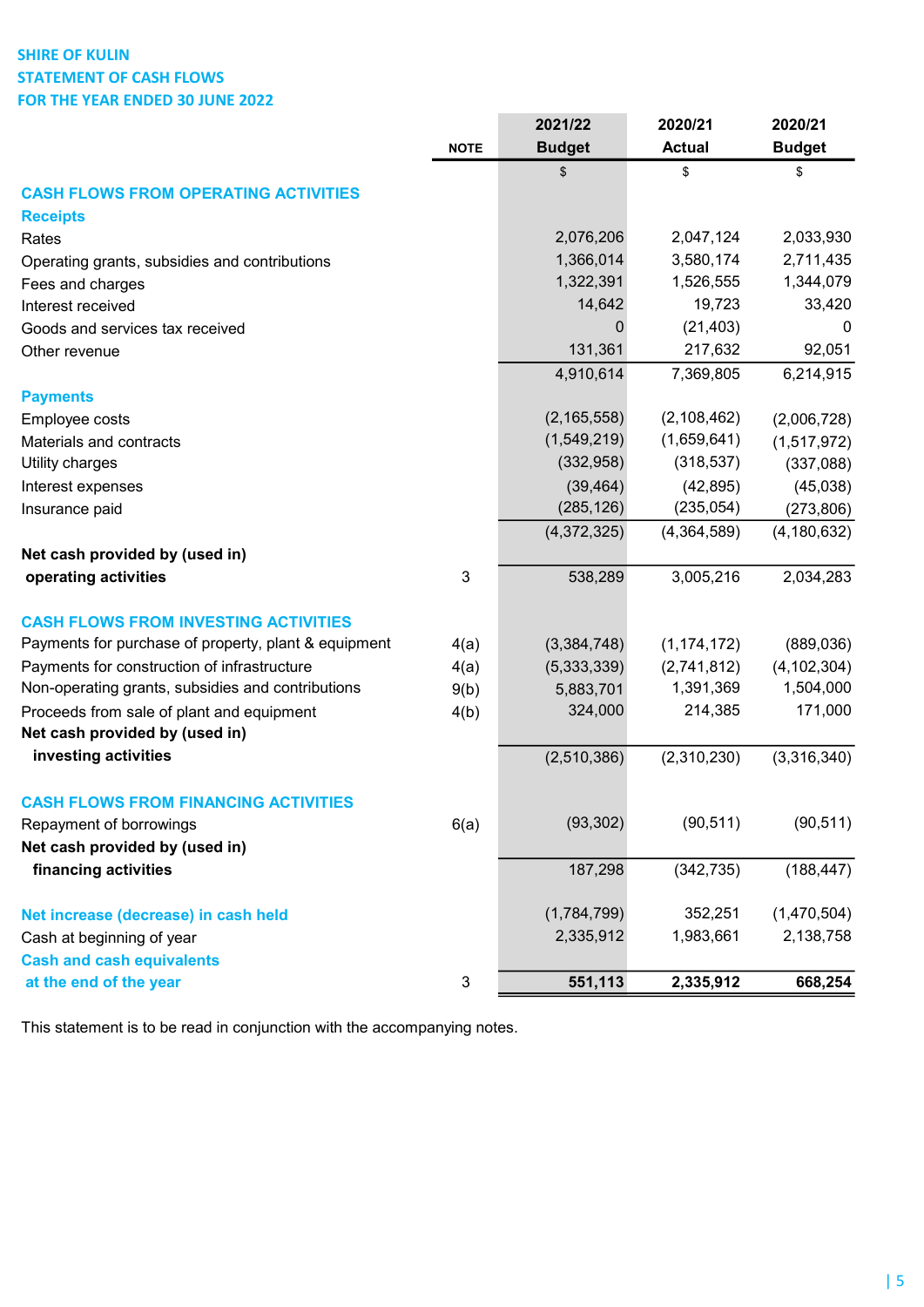# SHIRE OF KULIN RATE SETTING STATEMENT FOR THE YEAR ENDED 30 JUNE 2022

|                                                                   |             | 2021/22       | 2020/21       | 2020/21       |
|-------------------------------------------------------------------|-------------|---------------|---------------|---------------|
|                                                                   | <b>NOTE</b> | <b>Budget</b> | <b>Actual</b> | <b>Budget</b> |
|                                                                   |             | \$            | \$            | \$            |
| <b>OPERATING ACTIVITIES</b>                                       |             | 1,667,682     | 1,657,227     | 1,655,128     |
| Net current assets at start of financial year - surplus/(deficit) | 2(a)        | 1,667,682     | 1,657,227     | 1,655,128     |
| <b>Revenue from operating activities (excluding rates)</b>        |             |               |               |               |
| Governance                                                        |             | 43,961        | 63,804        | 17,970        |
| General purpose funding                                           |             | 977,241       | 2,949,970     | 1,717,020     |
| Law, order, public safety                                         |             | 40,400        | 33,928        | 33,400        |
| Health                                                            |             | 0             | 19,070        | 0             |
| <b>Education and welfare</b>                                      |             | 240,500       | 222,062       | 270,440       |
| Housing                                                           |             | 110,298       | 100,819       | 108,282       |
| Community amenities                                               |             | 101,224       | 103,432       | 101,224       |
| Recreation and culture                                            |             | 219,999       | 255,559       | 214,449       |
| Transport                                                         |             | 491,556       | 265,135       | 257,681       |
| Economic services                                                 |             | 744,440       | 1,083,212     | 1,235,800     |
| Other property and services                                       |             | 121,330       | 169,764       | 120,866       |
|                                                                   |             | 3,090,949     | 5,266,755     | 4,077,132     |
| <b>Expenditure from operating activities</b>                      |             |               |               |               |
| Governance                                                        |             | (252, 303)    | (242, 655)    | (219, 077)    |
| General purpose funding                                           |             | (107, 884)    | (179, 895)    | (96, 808)     |
| Law, order, public safety                                         |             | (152, 521)    | (157,085)     | (151, 392)    |
| Health                                                            |             | (122, 525)    | (90, 339)     | (120, 039)    |
| <b>Education and welfare</b>                                      |             | (321, 635)    | (319, 274)    | (323, 674)    |
| Housing                                                           |             | (232, 703)    | (174, 103)    | (263, 405)    |
| Community amenities                                               |             | (367, 345)    | (360, 127)    | (377, 752)    |
| Recreation and culture                                            |             | (1,318,671)   | (1,205,955)   | (1,231,740)   |
| Transport                                                         |             | (3,376,832)   | (3,498,129)   | (3,383,226)   |
| Economic services                                                 |             | (1, 104, 365) | (1, 161, 396) | (1, 100, 998) |
| Other property and services                                       |             | (78, 192)     | 32,757        | (93,007)      |
|                                                                   |             | (7,434,976)   | (7,356,201)   | (7,361,118)   |
| Non-cash amounts excluded from operating activities               | 2(b)        | 2,974,276     | 2,717,467     | 3,131,838     |
| Amount attributable to operating activities                       |             | 297,931       | 2,285,248     | 1,502,980     |
|                                                                   |             |               |               |               |
| <b>INVESTING ACTIVITIES</b>                                       |             |               |               |               |
| Non-operating grants, subsidies and contributions                 |             | 5,883,701     | 1,391,369     | 1,504,000     |
| Payments for property, plant and equipment                        | 4(a)        | (3,384,748)   | (1, 174, 172) | (889, 036)    |
| Payments for construction of infrastructure                       | 4(a)        | (5,333,339)   | (2,741,812)   | (4, 102, 304) |
| Proceeds from disposal of assets                                  | 4(b)        | 324,000       | 214,385       | 171,000       |
|                                                                   |             | (2,510,386)   | (2,310,230)   | (3,316,340)   |
| Amount attributable to investing activities                       |             | (2,510,386)   | (2,310,230)   | (3,316,340)   |
| <b>FINANCING ACTIVITIES</b>                                       |             |               |               |               |
| Repayment of borrowings                                           | 6(a)        | (93, 302)     | (90, 511)     | (90, 511)     |
| Transfers to cash backed reserves (restricted assets)             | 7(a)        | (279, 400)    | (310, 948)    | (316, 263)    |
| Transfers from cash backed reserves (restricted assets)           | 7(a)        | 560,000       | 58,723        | 218,327       |
| Amount attributable to financing activities                       |             | 187,298       | (342, 736)    | (188, 447)    |
|                                                                   |             |               |               |               |
| Budgeted deficiency before imposition of general rates            |             | (2,025,157)   | (367, 718)    | (2,001,807)   |
| Estimated amount to be raised from general rates                  | 1           | 2,076,206     | 2,035,400     | 2,028,931     |
| Net current assets at end of financial year - surplus/(deficit)   | 2(a)        | 51,049        | 1,667,682     | 27,124        |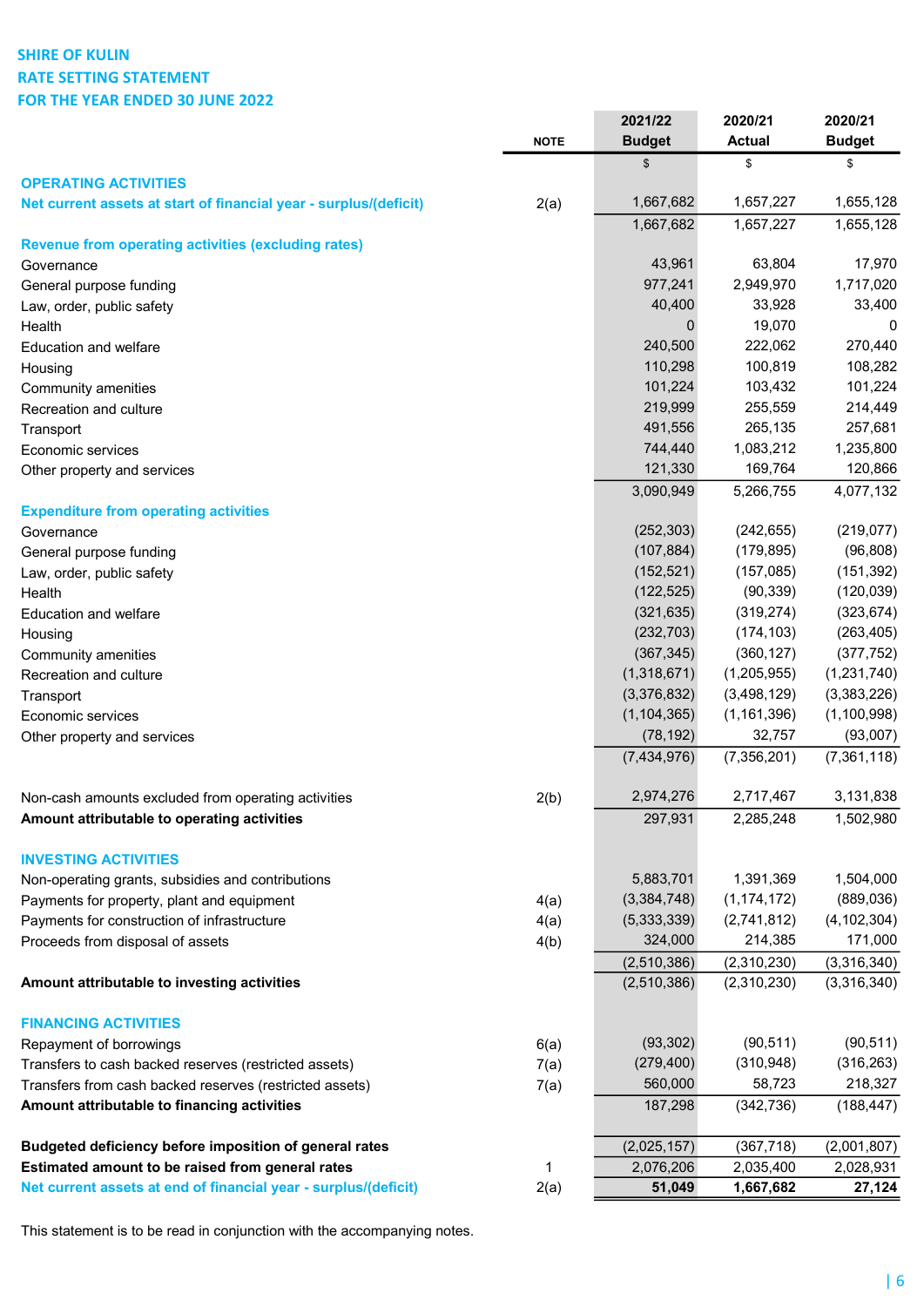# SHIRE OF KULIN RATE SETTING STATEMENT FOR THE YEAR ENDED 30 JUNE 2022

|                                                                   |                | 2021/22       | 2020/21             | 2020/21             |
|-------------------------------------------------------------------|----------------|---------------|---------------------|---------------------|
|                                                                   | <b>NOTE</b>    | <b>Budget</b> | <b>Actual</b>       | <b>Budget</b>       |
|                                                                   |                | \$            | \$                  | \$                  |
| <b>OPERATING ACTIVITIES</b>                                       |                |               |                     |                     |
| Net current assets at start of financial year - surplus/(deficit) | $\sqrt{2}$     | 1,667,682     | 1,657,227           | 1,655,128           |
|                                                                   |                | 1,667,682     | 1,657,227           | 1,655,128           |
| <b>Revenue from operating activities (excluding rates)</b>        |                |               |                     |                     |
| Operating grants, subsidies and                                   | 9(a)           | 1,534,180     | 3,468,808           | 2,561,435           |
| contributions                                                     | 8              | 1,322,391     | 1,526,555           | 1,344,079           |
| Fees and charges                                                  |                | 14,642        | 19,723              | 33,420              |
| Interest earnings                                                 | 12(a)          | 131,361       | 217,632             | 93,450              |
| Other revenue                                                     | 12(b)          | 88,376        |                     |                     |
| Profit on asset disposals                                         | 4(b)           | 3,090,950     | 34,049<br>5,266,767 | 44,746<br>4,077,130 |
| <b>Expenditure from operating activities</b>                      |                |               |                     |                     |
| Employee costs                                                    |                | (2, 165, 558) | (2, 181, 264)       | (2,004,042)         |
| Materials and contracts                                           |                | (1,549,219)   | (1,808,922)         | (1,526,701)         |
| Utility charges                                                   |                | (332, 958)    | (318, 537)          | (337,088)           |
| Depreciation on non-current assets                                | 5              | (2,973,728)   | (2,701,875)         | (3, 175, 584)       |
| Interest expenses                                                 | 12(d)          | (39, 464)     | (42, 895)           | (42, 895)           |
| Insurance expenses                                                |                | (285, 126)    | (235, 054)          | (273, 806)          |
| Loss on asset disposals                                           | 4(b)           | (88, 924)     | (67, 666)           | (1,000)             |
|                                                                   |                | (7, 434, 977) | (7, 356, 213)       | (7, 361, 116)       |
| Non-cash amounts excluded from operating activities               | 2(b)           | 2,974,276     | 2,717,467           | 3,131,838           |
| Amount attributable to operating activities                       |                | 297,931       | 2,285,248           | 1,502,980           |
| <b>INVESTING ACTIVITIES</b>                                       |                |               |                     |                     |
| Non-operating grants, subsidies and contributions                 | 9(b)           | 5,883,701     | 1,391,369           | 1,504,000           |
| Payments for property, plant and equipment                        | 4(a)           | (3,384,748)   | (1, 174, 172)       | (889, 036)          |
| Payments for construction of infrastructure                       | 4(a)           | (5,333,339)   | (2,741,812)         | (4, 102, 304)       |
| Proceeds from disposal of assets                                  | 4(b)           | 324,000       | 214,385             | 171,000             |
| Amount attributable to investing activities                       |                | (2,510,386)   | (2,310,230)         | (3,316,340)         |
| Amount attributable to investing activities                       |                | (2,510,386)   | (2,310,230)         | (3,316,340)         |
| <b>FINANCING ACTIVITIES</b>                                       |                |               |                     |                     |
| Repayment of borrowings                                           | 6(a)           | (93, 302)     | (90, 511)           | (90, 511)           |
| Transfers to cash backed reserves (restricted assets)             | 7(a)           | (279, 400)    | (310, 948)          | (316, 263)          |
| Transfers from cash backed reserves (restricted assets)           | 7(a)           | 560,000       | 58,723              | 218,327             |
| Amount attributable to financing activities                       |                | 187,298       | (342, 736)          | (188, 447)          |
| <b>Budgeted deficiency before general rates</b>                   |                | (2,025,157)   | (367, 718)          | (2,001,807)         |
| Estimated amount to be raised from general rates                  | 1(a)           | 2,076,206     | 2,035,400           | 2,028,931           |
| Net current assets at end of financial year - surplus/(deficit)   | $\overline{2}$ | 51,049        | 1,667,682           | 27,124              |
|                                                                   |                |               |                     |                     |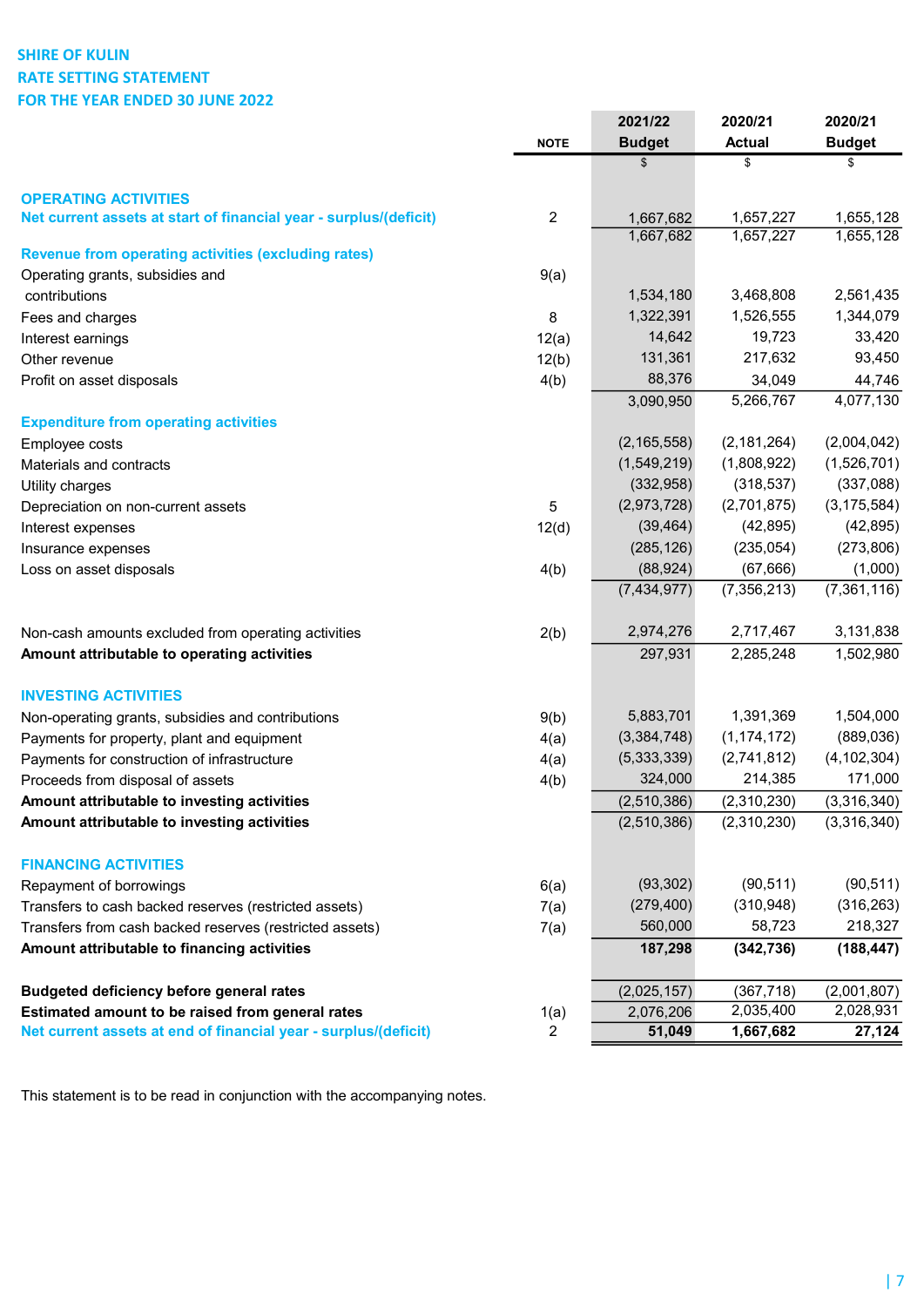### 1. RATES

### (a) Rating Information

|                                               |                |                |             | 2021/22         | 2021/22         | 2021/22         | 2021/22         | 2020/21       | 2020/21       |
|-----------------------------------------------|----------------|----------------|-------------|-----------------|-----------------|-----------------|-----------------|---------------|---------------|
|                                               |                | <b>Number</b>  |             | <b>Budgeted</b> | <b>Budgeted</b> | <b>Budgeted</b> | <b>Budgeted</b> | <b>Actual</b> | <b>Budget</b> |
|                                               |                | of             | Rateable    | rate            | interim         | back            | total           | total         | total         |
| <b>RATE TYPE</b>                              | Rate in        | properties     | value       | revenue         | rates           | rates           | revenue         | revenue       | revenue       |
|                                               | \$             |                | \$          | \$              | \$              | \$              | $\mathfrak s$   | \$            | \$            |
| Differential general rate or general rate     |                |                |             |                 |                 |                 |                 |               |               |
| <b>Gross rental valuations</b>                |                |                |             |                 |                 |                 |                 |               |               |
| Residential                                   | 0.10657        | 137            | 1,220,492   | 130,068         | 0               | 0               | 130,068         | 121,146       | 121,196       |
| Industrial                                    | 0.10657        | 13             | 116,376     | 12,402          | $\mathbf 0$     | 0               | 12,402          | 11,855        | 11,855        |
| Commercial                                    | 0.10657        | 28             | 447,448     | 47,685          | 0               | $\Omega$        | 47,685          | 45,582        | 45,582        |
| Rural                                         | 0.10657        | 11             | 88,608      | 9,443           | $\mathbf 0$     | $\Omega$        | 9,443           | 9,026         | 9,026         |
| <b>Unimproved valuations</b>                  |                |                |             |                 |                 |                 |                 |               |               |
| Rural                                         | 0.00961        | 342            | 200,408,000 | 1,925,921       | 0               | 0               | 1,925,921       | 1,898,841     | 1,896,713     |
| Mining                                        | 0.00961        | $\overline{1}$ | 56,767      | 546             | $\mathbf 0$     | 0               | 546             | 0             | 0             |
| <b>Sub-Totals</b>                             |                | 532            | 202,337,691 | 2,126,065       | $\mathbf 0$     | $\Omega$        | 2,126,065       | 2,086,450     | 2,084,372     |
|                                               | <b>Minimum</b> |                |             |                 |                 |                 |                 |               |               |
| <b>Minimum payment</b>                        | \$             |                |             |                 |                 |                 |                 |               |               |
| <b>Gross rental valuations</b>                |                |                |             |                 |                 |                 |                 |               |               |
| Residential                                   | 466.08         | 8              | 3,955       | 3,729           | $\mathbf 0$     | $\mathbf 0$     | 3,729           | 4,439         | 4,439         |
| Industrial                                    | 466.08         | 5              | 9,736       | 2,330           | 0               | $\Omega$        | 2,330           | 2,219         | 2,219         |
| Commercial                                    | 466.08         | 4              | 8,600       | 1,864           | $\mathbf 0$     | $\Omega$        | 1,864           | 1,776         | 1,776         |
| Rural                                         | 466.08         | $\overline{7}$ | 12,795      | 3,263           | $\mathbf 0$     | 0               | 3,263           | 3,107         | 3,107         |
| <b>Unimproved valuations</b>                  |                |                |             |                 |                 |                 |                 |               |               |
| Rural                                         | 466.08         | 14             | 439,800     | 6,525           | 0               | $\mathbf 0$     | 6,525           | 3,995         | 3,995         |
| Mining                                        | 466.08         | 26             | 255,008     | 12,118          | 0               | 0               | 12,118          | 9,322         | 9,322         |
| <b>Sub-Totals</b>                             |                | 64             | 729,894     | 29,829          | $\mathbf 0$     | $\Omega$        | 29,829          | 24,858        | 24,858        |
|                                               |                | 596            | 203,067,585 | 2,155,894       | $\mathbf 0$     | $\mathbf 0$     | 2,155,894       | 2,111,308     | 2,109,230     |
| Discounts (Refer note 1(c))                   |                |                |             |                 |                 |                 | (93,000)        | (89, 721)     | (91,000)      |
| Concessions (Refer note 1(d))                 |                |                |             |                 |                 |                 | (11, 100)       | (9,888)       | (13,000)      |
| <b>Total amount raised from general rates</b> |                |                |             |                 |                 |                 | 2,051,794       | 2,011,699     | 2,005,230     |
| Ex gratia rates                               |                |                |             |                 |                 |                 | 24,412          | 23,701        | 23,701        |
| <b>Total rates</b>                            |                |                |             |                 |                 |                 | 2,076,206       | 2,035,400     | 2,028,931     |

All land (other than exempt land) in the Shire of Kulin is rated according to its Gross Rental Value (GRV) in townsites or Unimproved Value (UV) in the remainder of the Shire of Kulin.

The general rates detailed for the 2021/22 financial year have been determined by Council on the basis of raising the revenue required to meet the deficiency between the total estimated expenditure proposed in the budget and the estimated revenue to be received from all sources other than rates and also considering the extent of any increase in rating over the level adopted in the previous year.

The minimum rates have been determined by Council on the basis that all ratepayers must make a reasonable contribution to the cost of local government services/facilities.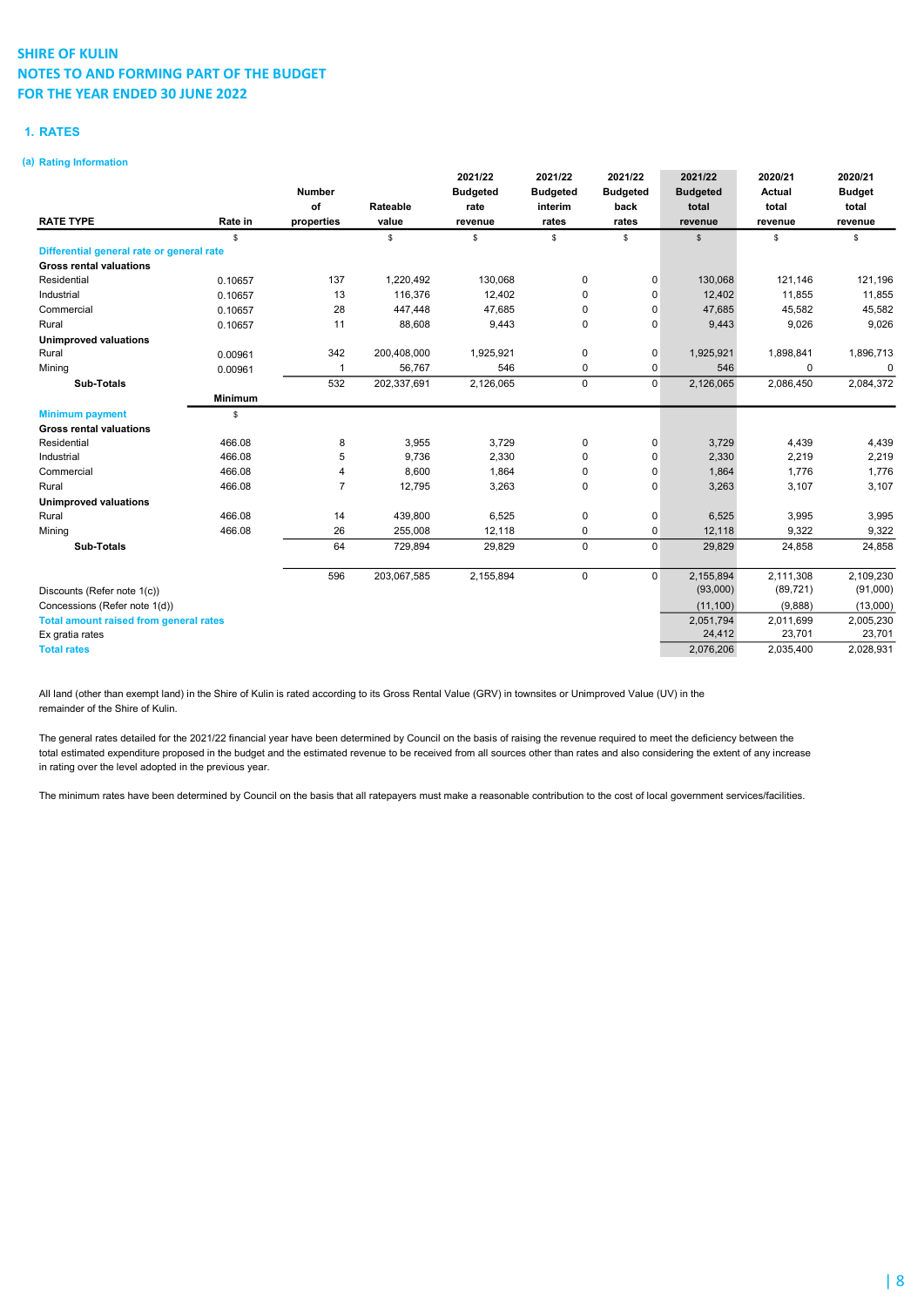### 1. RATES (CONTINUED)

### (b) Interest Charges and Instalments - Rates and Service Charges

The following instalment options are available to ratepayers for the payment of rates and service charges.

|                                      |                                                 | Instalment           | Instalment<br>plan | Unpaid<br>rates   |               |
|--------------------------------------|-------------------------------------------------|----------------------|--------------------|-------------------|---------------|
| <b>Instalment options</b>            | Date due                                        | plan admin<br>charge | interest<br>rate   | interest<br>rates |               |
|                                      |                                                 | S                    | $\%$               | $\%$              |               |
| Option one                           |                                                 |                      |                    |                   |               |
| Single full payment                  | 24th September 2021                             | 0                    | 3.0%               | 7.0%              |               |
| Option two                           |                                                 |                      |                    |                   |               |
| First instalment                     | 24th September 2021                             | 0                    | 3.0%               | 7.0%              |               |
| Second instalment                    | 21st January 2022                               | 7                    | 3.0%               | 7.0%              |               |
| <b>Option three</b>                  |                                                 |                      |                    |                   |               |
| First instalment                     | 24th September 2021                             | 0                    | 3.0%               | 7.0%              |               |
| Second instalment                    | 26th November 2021                              | 7                    | 3.0%               | 7.0%              |               |
| Third instalment                     | 21st January 2022                               |                      | 3.0%               | 7.0%              |               |
| Fourth instalment                    | 25th March 2022                                 | 7                    | 3.0%               | 7.0%              |               |
|                                      |                                                 |                      |                    |                   |               |
|                                      |                                                 |                      | 2021/22            | 2020/21           | 2020/21       |
|                                      |                                                 |                      | <b>Budget</b>      | Actual            | <b>Budget</b> |
|                                      |                                                 |                      | revenue            | revenue           | revenue       |
|                                      |                                                 |                      | \$                 | S                 | S             |
| Instalment plan admin charge revenue |                                                 |                      | 500                | 497               | 500           |
| Instalment plan interest earned      |                                                 |                      | 742                | 734               | 750           |
|                                      | Unpaid rates and service charge interest earned |                      | 3,500              | 3,707             | 4,002         |

4,742 4,938 5,252

Unpaid rates and service charge interest earned 3,500 3,500 3,500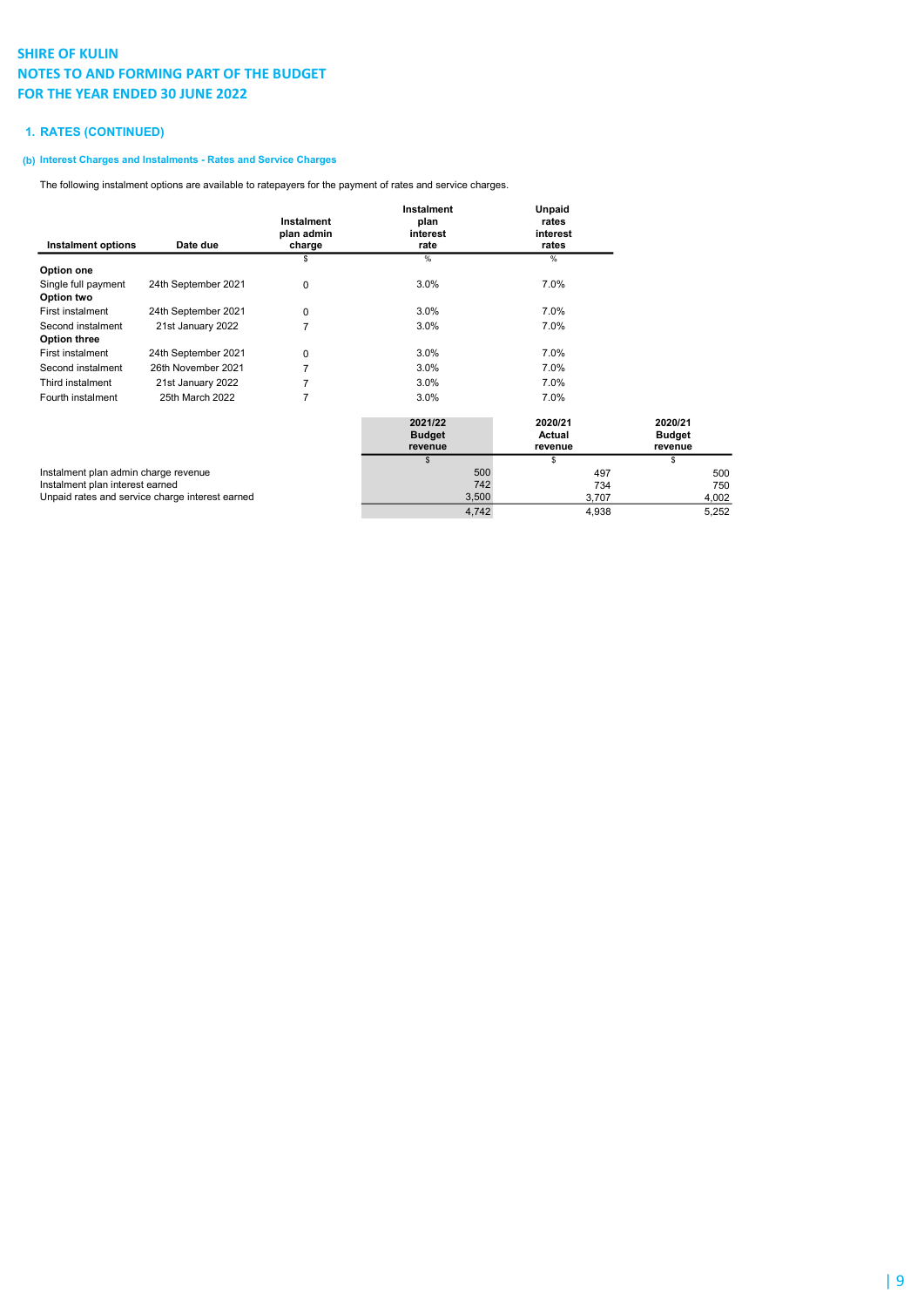# 1. RATES (CONTINUED)

# (c) Rates discounts

| Rate or fee to which<br>discount is granted |              | Discount % | Discount (\$) | 2021/22<br><b>Budget</b> | 2020/21<br><b>Actual</b> | 2020/21<br><b>Budget</b> | Circumstances in which discount is granted |                            |
|---------------------------------------------|--------------|------------|---------------|--------------------------|--------------------------|--------------------------|--------------------------------------------|----------------------------|
|                                             |              |            |               |                          |                          |                          |                                            |                            |
| Early payment discount                      |              | 5.0%       | 0             | 93,000                   | 89,721                   |                          | 91,000 Pay before the due date             |                            |
|                                             |              |            |               | 93,000                   | 89,721                   | 91,000                   |                                            |                            |
| (d) Waivers or concessions                  |              |            |               |                          |                          |                          |                                            |                            |
| Rate or fee and charge                      |              |            |               |                          |                          |                          | Circumstances in which the                 |                            |
| to which the waiver or                      |              |            |               | 2021/22                  | 2020/21                  | 2020/21                  | waiver or concession is                    | Objects and reasons of the |
| concession is granted                       | Type         | Discount % | Discount (\$) | <b>Budget</b>            | <b>Actual</b>            | <b>Budget</b>            | granted                                    | waiver or concession       |
|                                             |              |            |               | \$                       | \$                       |                          |                                            |                            |
| Kulin Masonic Hall                          | "Concession" | 100.0%     |               | 500                      | 0                        |                          | 0 On Application                           |                            |
| Kulin Retirement Homes                      | "Concession" | 100.0%     |               | 10,000                   | 9,853                    |                          | 13,000 On Application                      |                            |
| Small value write offs                      | "Concession" |            |               | 600                      | 35                       |                          | 0 During EOM procedures                    |                            |
|                                             |              |            |               | 11,100                   | 9,888                    | 13,000                   |                                            |                            |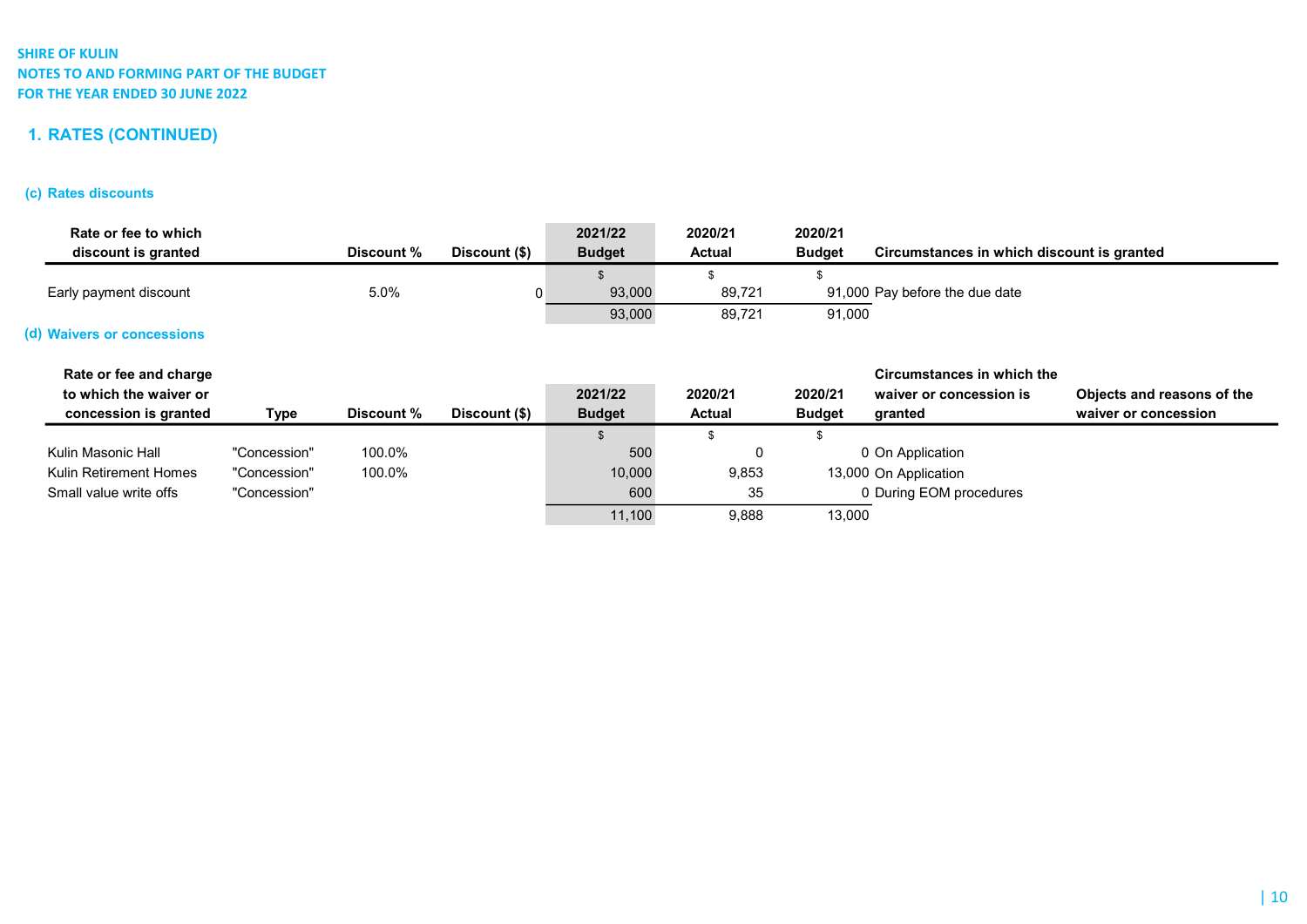# 2. NET CURRENT ASSETS

|                                                       | <b>Note</b> | 2021/22<br><b>Budget</b><br>30 June 2022 | 2020/21<br><b>Actual</b><br>30 June 2021 | 2020/21<br><b>Budget</b><br>30 June 2021 |
|-------------------------------------------------------|-------------|------------------------------------------|------------------------------------------|------------------------------------------|
| (a) Composition of estimated net current assets       |             | $\mathbb{S}$                             | \$                                       | \$                                       |
|                                                       |             |                                          |                                          |                                          |
| <b>Current assets</b>                                 |             |                                          |                                          |                                          |
| Cash and cash equivalents- unrestricted               | 3           | 551,113                                  | 2,077,746                                | 668,254                                  |
| Cash and cash equivalents - restricted                | 3           |                                          | 258,166                                  | 1,967,773                                |
| Financial assets - restricted                         | 3           | 1,843,461                                | 2,124,061                                | - 0                                      |
| Receivables                                           |             | 445,836                                  | 445.836                                  | 240,865                                  |
| Contract assets                                       |             |                                          | 90,000                                   |                                          |
| Inventories                                           |             | 60,711                                   | 60,711                                   | 41,876                                   |
|                                                       |             | 2,902,927                                | 5,058,326                                | 2,918,768                                |
| <b>Less: current liabilities</b>                      |             |                                          |                                          |                                          |
| Trade and other payables                              |             | (558, 772)                               | (558, 772)                               | (536, 624)                               |
| <b>Contract liabilities</b>                           |             |                                          | (258, 166)                               |                                          |
| Long term borrowings                                  | 6           | (90, 511)                                | (183, 813)                               |                                          |
| Employee provisions                                   |             | (449, 645)                               | (449, 645)                               | (387, 247)                               |
|                                                       |             | (1,098,928)                              | (1,450,396)                              | (923, 871)                               |
| <b>Net current assets</b>                             |             | 1,803,999                                | 3,607,930                                | 1,994,897                                |
| Less: Total adjustments to net current assets         | 2.(c)       | (1,752,950)                              | (1,940,248)                              | (1,967,773)                              |
| Net current assets used in the Rate Setting Statement |             | 51,049                                   | 1,667,682                                | 27,124                                   |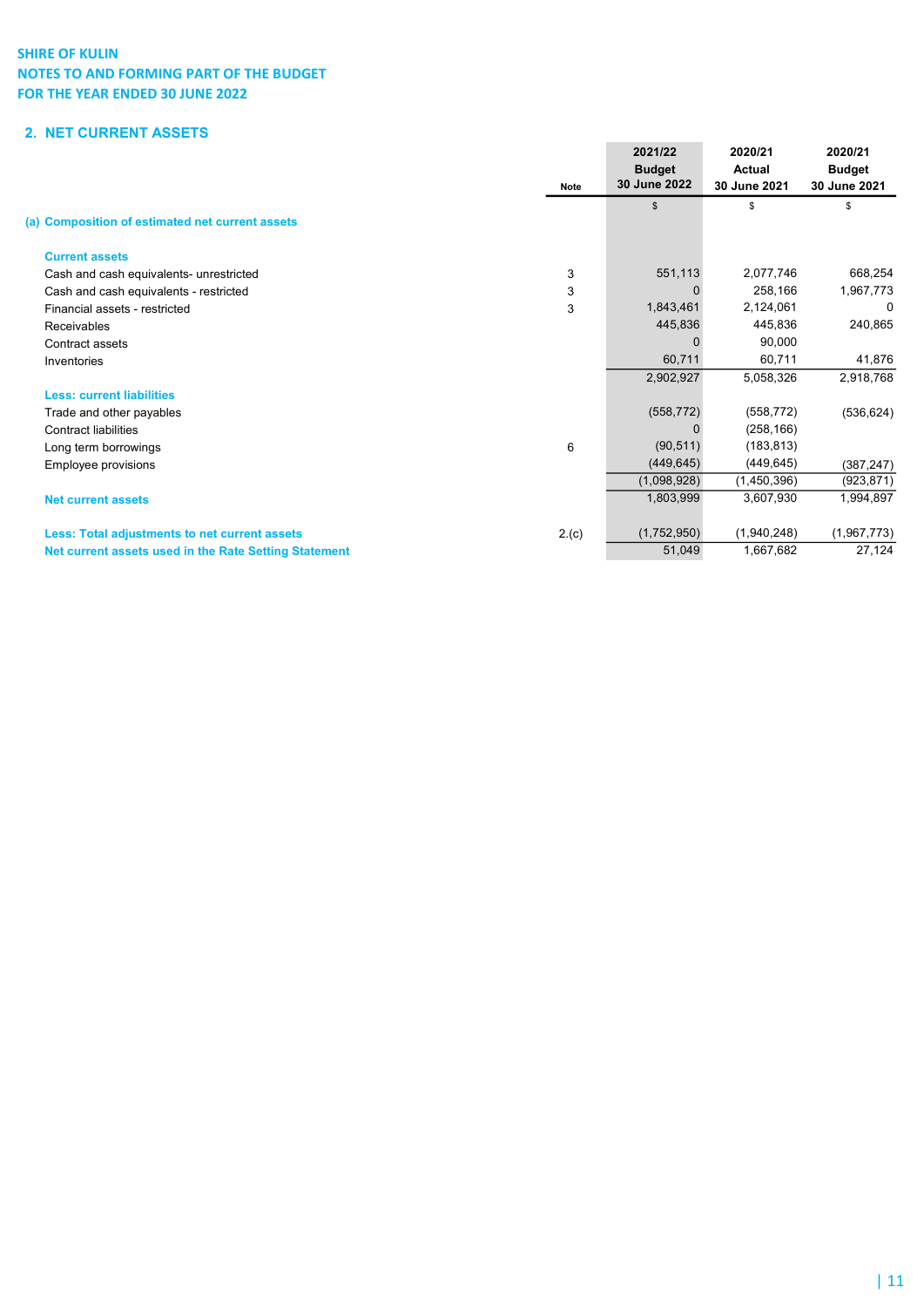## 2. NET CURRENT ASSETS (CONTINUED)

## EXPLANATION OF DIFFERENCE IN NET CURRENT ASSETS AND SURPLUS/(DEFICIT)

Items excluded from calculation of budgeted deficiency When calculating the budget deficiency for the purpose of Section 6.2 (2)(c) of the Local Government Act 1995 the following amounts have been excluded as provided by Local Government (Financial Management) Regulation 32 which will not fund the budgeted expenditure.

### (b) Operating activities excluded from budgeted deficiency

| The following non-cash revenue or expenditure has been excluded<br>from amounts attributable to operating activities within the Rate Setting<br>Statement in accordance with Financial Management Regulation 32. | Note           | 2021/22<br><b>Budget</b><br>30 June 2022 | 2020/21<br><b>Actual</b><br>30 June 2021 | 2020/21<br><b>Budget</b><br>30 June 2021 |
|------------------------------------------------------------------------------------------------------------------------------------------------------------------------------------------------------------------|----------------|------------------------------------------|------------------------------------------|------------------------------------------|
|                                                                                                                                                                                                                  |                | \$                                       | \$                                       | \$                                       |
| <b>Adjustments to operating activities</b>                                                                                                                                                                       |                |                                          |                                          |                                          |
| Less: Profit on asset disposals                                                                                                                                                                                  | 4(b)           | (88, 376)                                | (34, 049)                                | (44, 746)                                |
| Add: Loss on disposal of assets                                                                                                                                                                                  | 4(b)           | 88,924                                   | 67.666                                   | 1,000                                    |
| Add: Depreciation on assets                                                                                                                                                                                      | 5              | 2,973,728                                | 2,701,875                                | 3,175,584                                |
| Movement in non-current employee provisions                                                                                                                                                                      |                | 0                                        | (18,025)                                 | 0                                        |
| Non cash amounts excluded from operating activities                                                                                                                                                              |                | 2,974,276                                | 2,717,467                                | 3,131,838                                |
| (c) Current assets and liabilities excluded from budgeted deficiency                                                                                                                                             |                |                                          |                                          |                                          |
| The following current assets and liabilities have been excluded                                                                                                                                                  |                |                                          |                                          |                                          |
| from the net current assets used in the Rate Setting Statement                                                                                                                                                   |                |                                          |                                          |                                          |
| in accordance with Financial Management Regulation 32 to                                                                                                                                                         |                |                                          |                                          |                                          |
| agree to the surplus/(deficit) after imposition of general rates.                                                                                                                                                |                |                                          |                                          |                                          |
| <b>Adjustments to net current assets</b>                                                                                                                                                                         |                |                                          |                                          |                                          |
| Less: Cash - restricted reserves                                                                                                                                                                                 | $\overline{7}$ | (1,843,461)                              | (2, 124, 061)                            | (1,967,773)                              |
| Less: Financial assets - restricted                                                                                                                                                                              | 3              |                                          |                                          |                                          |
| Add: Current liabilities not expected to be cleared at end of year                                                                                                                                               |                |                                          |                                          |                                          |
| - Current portion of borrowings                                                                                                                                                                                  |                | 90,511                                   | 183,813                                  | 0                                        |
| <b>Total adjustments to net current assets</b>                                                                                                                                                                   |                | (1,752,950)                              | (1,940,248)                              | (1,967,773)                              |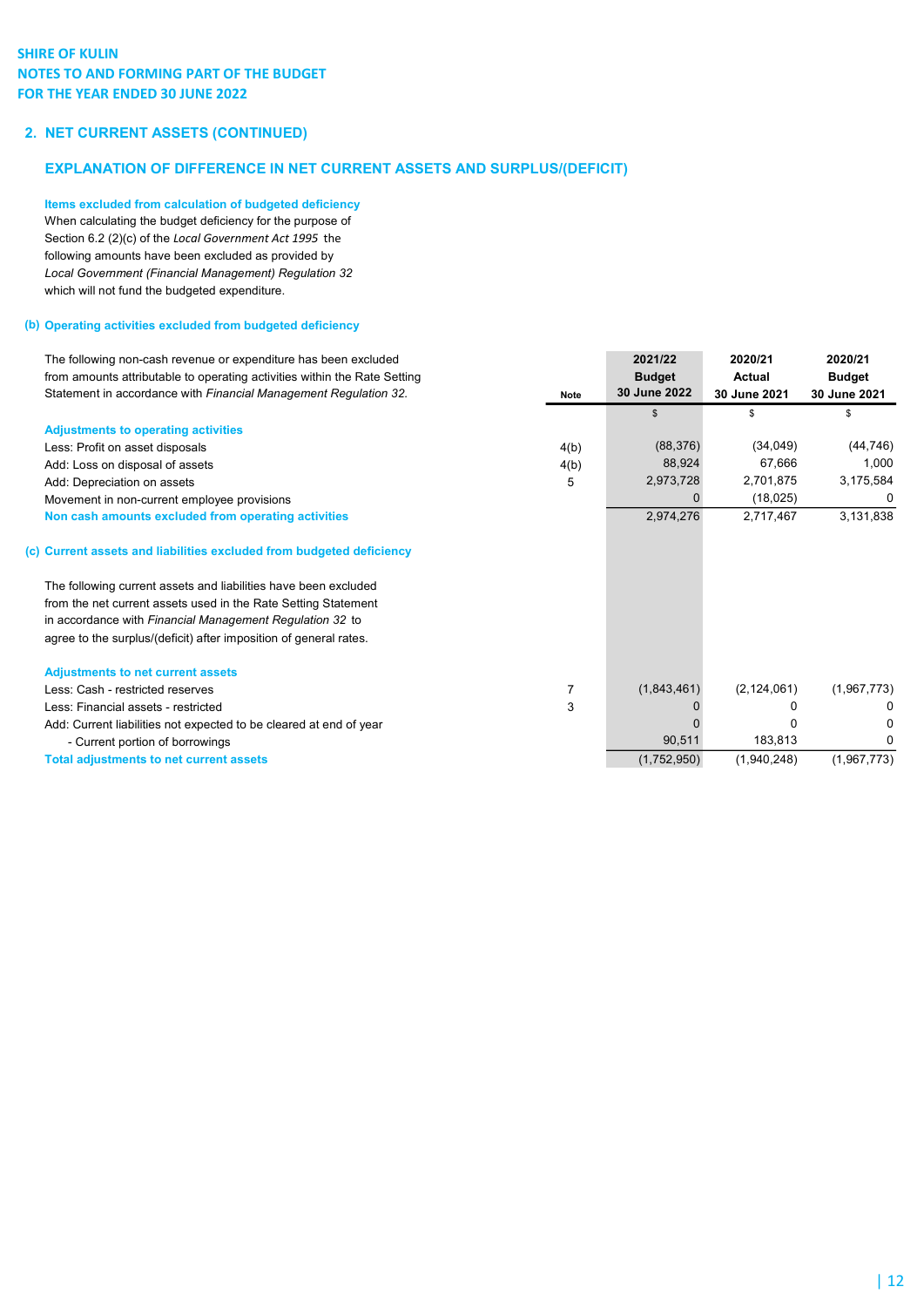# 2 (d) NET CURRENT ASSETS (CONTINUED)

## SIGNIFICANT ACCOUNTING POLICIES

CURRENT AND NON-CURRENT CLASSIFICATION TRADE AND OTHER RECEIVABLES An asset or liability is classified as current if it Trade and other receivables include amounts due from is expected to be settled within the next 12 months, ratepayers for unpaid rates and service charges and being the Shire's operational cycle. In the case of other amounts due from third parties for goods sold and liabilities where the Shire does not have the unconditional services performed in the ordinary course of business. right to defer settlement beyond 12 months, such as vested long service leave, the liability is classified Trade receivables are recognised at original invoice as current even if not expected to be settled within amount less any allowances for uncollectible amounts the next 12 months. Inventories held for trading are (i.e. impairment). The carrying amount of net trade classified as current or non-current based on the receivables is equivalent to fair value as it is due for Shire's intentions to release for sale. Shire's intentions to release for sale.

and services provided to the Shire prior to the end of the subsequently at amortised cost using the effective financial year that are unpaid and arise when the interest rate method. Shire of Kulin becomes obliged to make goods and services. The amounts are unsecured, are carrying amount is considered to be the same as their recognised as a current liability and are normally paid fair value. Non-current receivables are indexed to within 30 days of recognition. inflation, any difference between the face value and fair

### PREPAID RATES

Prepaid rates are, until the taxable event has occurred The Shire applies the AASB 9 simplified approach to (start of the next financial year), refundable at the request measuring expected credit losses using a lifetime of the ratepayer. Rates received in advance are initially expected loss allowance for all trade receivables. To recognised as a financial liability. When the taxable event measure the expected credit losses, rates receivable are occurs, the financial liability is extinguished and the City separated from other trade receivables due to the recognises revenue for the prepaid rates that have not difference in payment terms and security for rates been refunded. **receivable. receivable. receivable. receivable. receivable.** 

## **INVENTORIES** PROVISIONS

Net realisable value is the estimated selling price in the ordinary course of business less the estimated costs of Provisions are measured using the best estimate of the the sale. The sale of the sale of the sale of the sale of the sale of the sale of the sale of the sale of the sale of the sale of the sale of the sale of the sale of the sale of the sale of the sale of the sale of the sale

The Shire of Kulin contributes to a Short-term employee benefits number of superannuation funds on behalf of employees. Provision is made for the Shire's obligations for

of cost and net realisable value. Cost includes the cost of benefits are measured at the (undiscounted) amounts acquisition, development, borrowing costs and holding expected to be paid when the obligation is settled. costs until completion of development. Finance costs and holding charges incurred after development is completed The Shire's obligations for short-term employee benefits are expensed. such as wages, salaries and sick leave are recognised

TRADE AND OTHER PAYABLES Trade receivables are held with the objective to collect Trade and other payables represent liabilities for goods the contractual cashflows and therefore measures them

future payments in respect of the purchase of these Due to the short term nature of current receivables, their value is considered immaterial.

General **Provisions are recognised when the Shire has a present** Provisions are recognised when the Shire has a present Inventories are measured at the lower of cost and net legal or constructive obligation, as a result of past events, realisable value. for which it is probable that an outflow of economic benefits will result and that outflow can be reliably measured.

completion and the estimated costs necessary to make amounts required to settle the obligation at the end of the

### Superannuation EMPLOYEE BENEFITS

short-term employee benefits. Short term employee All funds to which the Shire of Kulin benefits are benefits are benefits (other than termination benefits) contributes are defined contribution plans. that are expected to be settled wholly before 12 months after the end of the annual reporting period in which the LAND HELD FOR RESALE employees render the related service, including Land held for development and sale is valued at the lower wages, salaries and sick leave. Short-term employee

as a part of current trade and other payables in the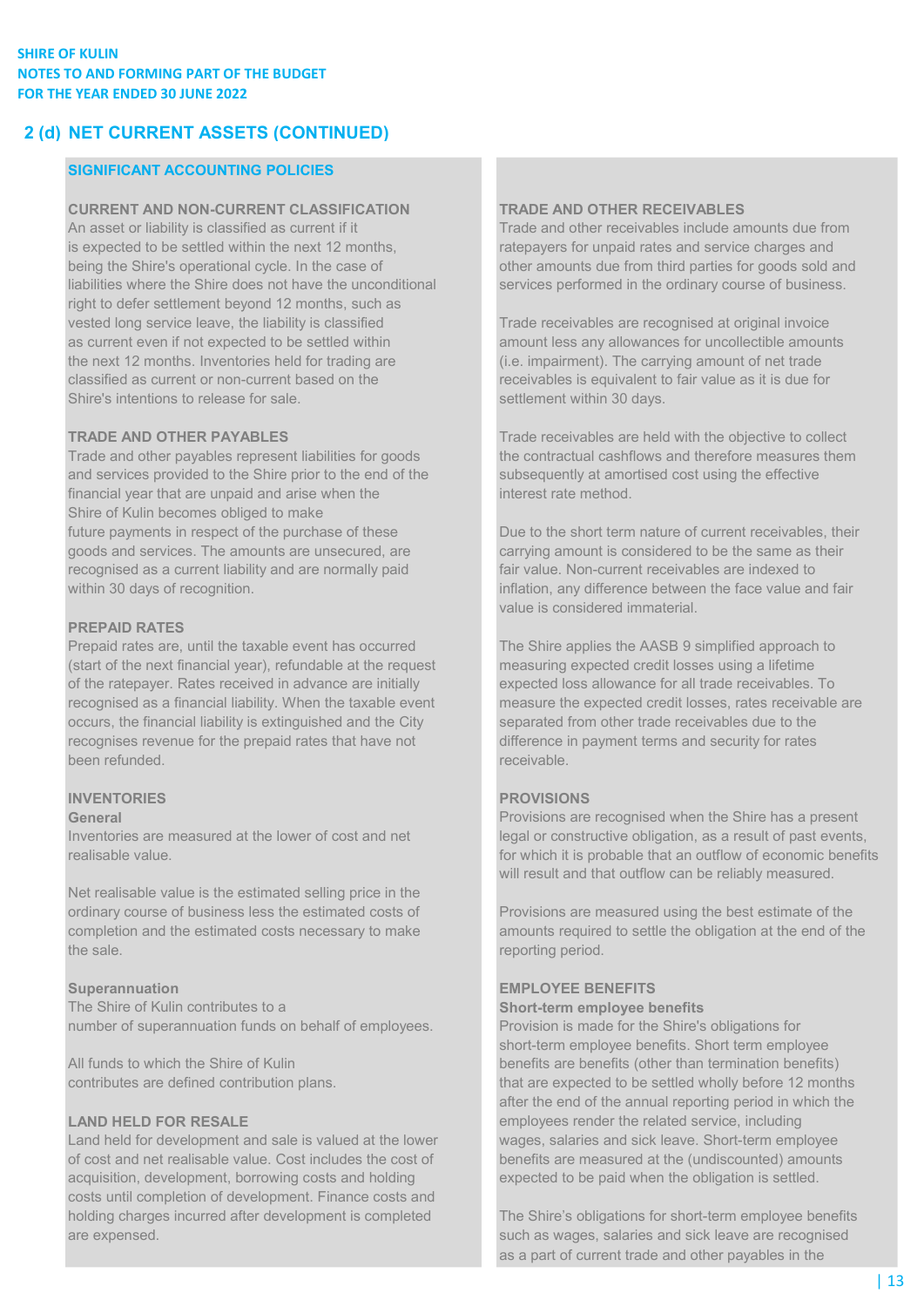Gains and losses are recognised in profit or loss at the time statement of financial position. The Shire's obligations for of signing an unconditional contract of sale if significant employees' annual leave and long service leave risks and rewards, and effective control over the land, are entitlements are recognised as provisions in the statement passed on to the buyer at this point. The contract of financial position.

A contract asset is the right to consideration in exchange An entity's obligation to transfer goods or services to a for goods or services the entity has transferred to a customer for which the entity has received consideration other than the passage of time.  $\blacksquare$  or construct recognisable non-financial assets to be

# CONTRACT ASSETS CONTRACT LIABILITIES

customer when that right is conditioned on something (or the amount is due) from the customer. Grants to acquire controlled by the Shire are recognised as a liability until such time as the Shire satisfies its obligations under the agreement.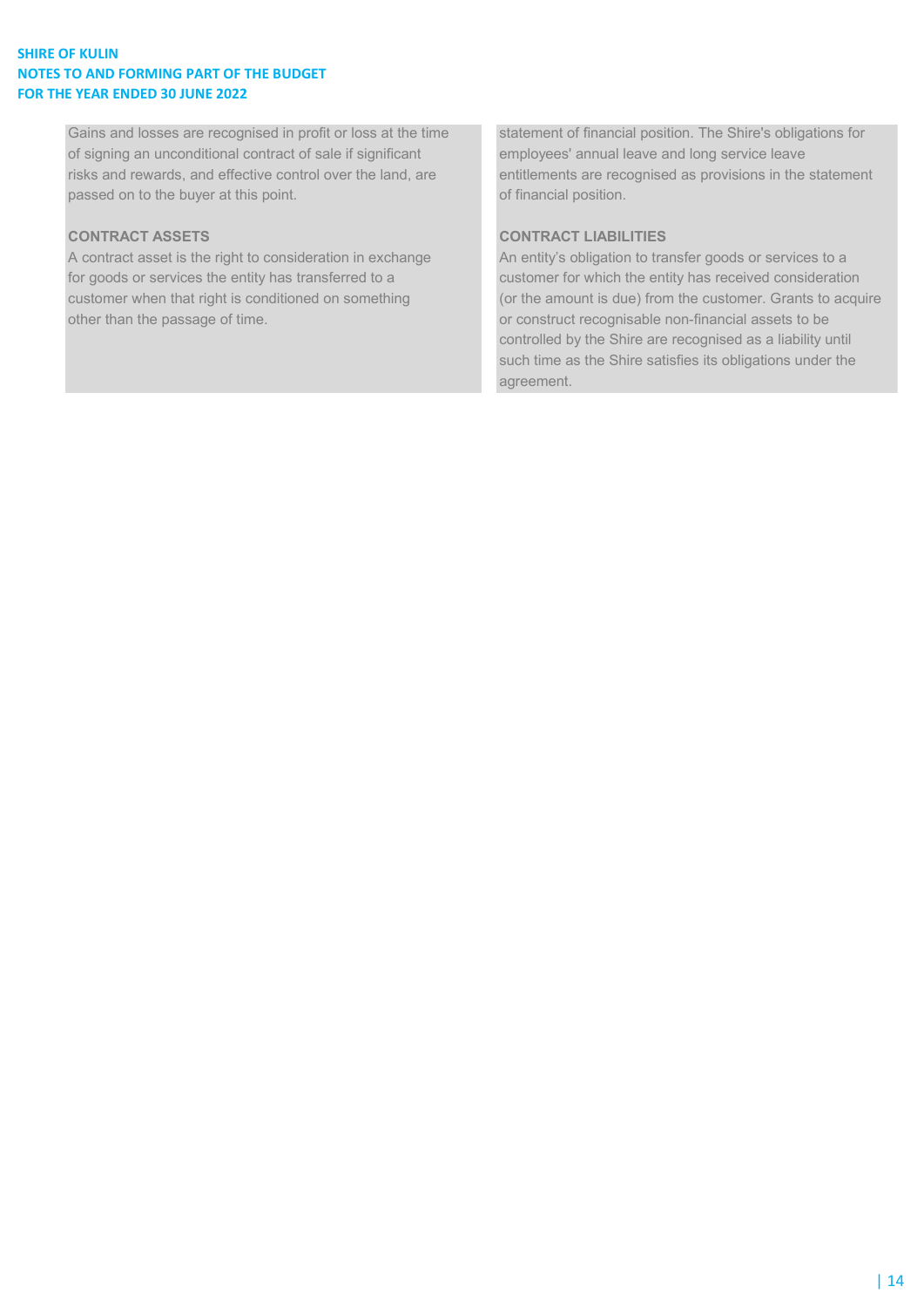## 3. RECONCILIATION OF CASH

For the purposes of the Statement of Cash Flows, cash includes cash and cash equivalents, net of outstanding bank overdrafts. Estimated cash at the end of the reporting period is as follows:

|                                                                      |                | 2021/22       | 2020/21       | 2020/21       |
|----------------------------------------------------------------------|----------------|---------------|---------------|---------------|
|                                                                      | <b>Note</b>    | <b>Budget</b> | Actual        | <b>Budget</b> |
|                                                                      |                | \$            | \$            | \$            |
| Cash at bank and on hand                                             |                | 551,113       | 2,335,912     | 668,254       |
| Term deposits                                                        |                | 0             | 0             | 1,967,773     |
| <b>Total cash and cash equivalents</b>                               |                | 551,113       | 2,335,912     | 2,636,027     |
| Held as                                                              |                |               |               |               |
| - Unrestricted cash and cash equivalents                             |                | 551,113       | 2,077,746     | 668,254       |
| - Restricted cash and cash equivalents                               |                | 0             | 258,166       | 1,967,773     |
|                                                                      |                | 551,113       | 2,335,912     | 2,636,027     |
| <b>Restrictions</b>                                                  |                |               |               |               |
| The following classes of assets have restrictions                    |                |               |               |               |
| imposed by regulations or other externally imposed                   |                |               |               |               |
| requirements which limit or direct the purpose for which             |                |               |               |               |
| the resources may be used:                                           |                |               |               |               |
| - Cash and cash equivalents                                          |                | 0             | 258,166       | 1,967,773     |
| - Restricted financial assets at amortised cost - term deposits      |                | 1,843,461     | 2,124,061     |               |
|                                                                      |                | 1,843,461     | 2,382,227     | 1,967,773     |
|                                                                      |                |               |               |               |
| The restricted assets are a result of the following specific         |                |               |               |               |
| purposes to which the assets may be used:                            |                |               |               |               |
| Reserves - cash/financial asset backed                               | $\overline{7}$ | 1,843,461     | 2,124,061     | 1,967,773     |
| Bank overdraft                                                       |                | 0             | 0             |               |
| Unspent borrowings                                                   | 6(c)           | 0             | 0             |               |
| <b>Contract liabilities</b>                                          |                | 0             | 258,166       |               |
| Unspent non-operating grants, subsidies and contribution liabilities |                | 0             | 0             |               |
| Other provisions                                                     |                | 0             | 0             |               |
|                                                                      |                | 1,843,461     | 2,382,227     | 1,967,773     |
| Reconciliation of net cash provided by                               |                |               |               |               |
| operating activities to net result                                   |                |               |               |               |
| <b>Net result</b>                                                    |                | 3,615,880     | 1,337,323     | 248,945       |
| Depreciation                                                         | 5              | 2,973,728     | 2,701,875     | 3,175,584     |
| (Profit)/loss on sale of asset                                       | 4(b)           | 548           | 33,617        | (43, 746)     |
| Loss on revaluation of non current assets                            |                | 0             | 0             | 0             |
| (Increase)/decrease in receivables                                   |                | 0             | (66, 479)     | 155,000       |
| (Increase)/decrease in contract assets                               |                | 90,000        | (90,000)      |               |
| (Increase)/decrease in inventories                                   |                | 0             | (8, 265)      | 17,500        |
| Increase/(decrease) in payables                                      |                | 0             | 185,975       | (15,000)      |
| Increase/(decrease) in contract liabilities                          |                | (258, 166)    | 258,166       |               |
| Increase/(decrease) in unspent non-operating grants                  |                | 0             | 0             |               |
| Increase/(decrease) in other provision                               |                | 0             | 0             |               |
| Increase/(decrease) in employee provisions                           |                | 0             | 44,373        |               |
| Non-operating grants, subsidies and contributions                    |                | (5,883,701)   | (1, 391, 369) | (1,504,000)   |
| Net cash from operating activities                                   |                | 538,289       | 3,005,216     | 2,034,283     |

### SIGNIFICANT ACCOUNTING POLICES

Cash and cash equivalents include cash on hand, cash The Shire classifies financial assets at amortised cost at bank, deposits available on demand with banks, other if both of the following criteria are met: short term highly liquid investments that are readily - the asset is held within a business model whose convertible to known amounts of cash and which are objective is to collect the contractual cashflows, and subject to an insignificant risk of changes in value and - the contractual terms give rise to cash flows that bank overdrafts. are solely payments of principal and interest.

Bank overdrafts are shown as short term borrowings in current liabilities in Note 2 - Net Current Assets.

CASH AND CASH EQUIVALENTS FINANCIAL ASSETS AT AMORTISED COST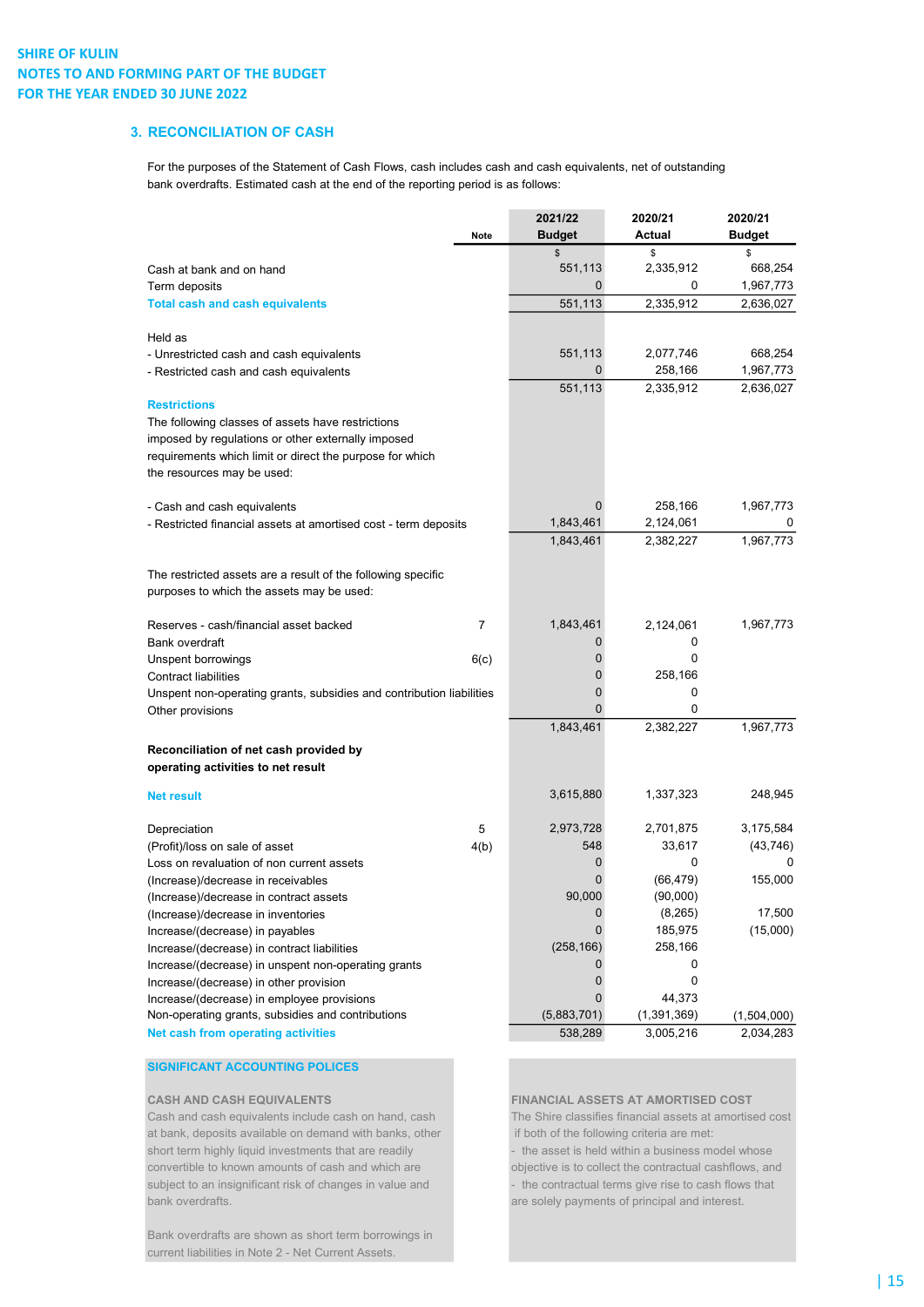### 4. FIXED ASSETS

### (a) Acquisition of Assets

The following assets are budgeted to be acquired during the year.

|                                                              |             |                               |                              |          |                                 | <b>Reporting program</b> |                        |                           |                      |                      |                                   |                                |                                |                                |
|--------------------------------------------------------------|-------------|-------------------------------|------------------------------|----------|---------------------------------|--------------------------|------------------------|---------------------------|----------------------|----------------------|-----------------------------------|--------------------------------|--------------------------------|--------------------------------|
|                                                              | Governance  | General<br>purpose<br>funding | Law, order,<br>public safety | Health   | <b>Education</b><br>and welfare | Housing                  | Community<br>amenities | Recreation<br>and culture | Transport            | Economic<br>services | Other<br>property and<br>services | 2021/22<br><b>Budget total</b> | 2020/21<br><b>Actual total</b> | 2020/21<br><b>Budget total</b> |
| <b>Asset class</b>                                           |             | \$                            |                              | \$       | <b>S</b>                        | \$                       |                        |                           |                      | - \$                 | £.                                |                                | S                              |                                |
| Property, Plant and Equipment<br>Buildings - non-specialised |             |                               |                              |          | 15,000                          | 512,687                  |                        | 565,000                   |                      | 258,898              |                                   | 1,351,585                      | 404,763                        | 96,206                         |
| Furniture and equipment<br>Plant and equipment               | 15,200      |                               |                              |          |                                 |                          |                        | 65,000                    | 439,500              | 20,000               |                                   | 15,200<br>524,500              | 56,832<br>368,352              | 47,732<br>279,000              |
| Construction other than Buildings<br>Motor Vehicles          |             |                               | 50,000                       |          |                                 |                          | 30,761                 |                           | 603,662              | 809,040              |                                   | 889,801<br>603,662             | 252,637<br>91,588              | 140,098<br>326,000             |
|                                                              | 15,200      |                               | 50,000<br>0                  | 0        | 15,000                          | 512,687                  | 30,761                 | 630,000                   | 1,043,162            | 1,087,938            | $\Omega$                          | 3,384,748                      | 1,174,172                      | 889,036                        |
| Infrastructure                                               |             |                               |                              |          |                                 |                          |                        |                           |                      |                      |                                   |                                |                                |                                |
| Infrastructure - roads<br>Infrastructure - footpaths         |             |                               |                              |          |                                 |                          |                        |                           | 5,225,848<br>107,491 |                      |                                   | 5,225,848<br>107,491           | 2,549,272<br>192,540           | 2,893,913<br>150,891           |
| Infrastructure - recreation<br>Other infrastructure          |             |                               |                              |          |                                 |                          |                        |                           |                      |                      |                                   |                                |                                | 122,500<br>935,000             |
|                                                              | $\mathbf 0$ |                               | $\mathbf 0$<br>$\Omega$      | $\Omega$ | $\Omega$                        | $\Omega$                 | $\Omega$               | 0                         | 5,333,339            | 0                    |                                   | 5,333,339                      | 2,741,812                      | 4,102,304                      |
| <b>Total acquisitions</b>                                    | 15,200      |                               | 50,000<br>$\mathbf{0}$       | 0        | 15,000                          | 512,687                  | 30,761                 | 630,000                   | 6,376,501            | 1,087,938            | $\Omega$                          | 8,718,087                      | 3,915,984                      | 4,991,340                      |

A detailed breakdown of acquisitions on an individual asset basis can be found in the supplementary information attached to this budget document as follows:

### SIGNIFICANT ACCOUNTING POLICIES

### RECOGNITION OF ASSETS

Assets for which the fair value as at the date of acquisition is under \$5,000 are not recognised as an asset in accordance with Financial Management Regulation 17A (5). These assets are expensed immediately.

Where multiple individual low value assets are purchased together as part of a larger asset or collectively forming a larger asset exceeding the threshold, the individual assets are recognised as one asset and capitalised.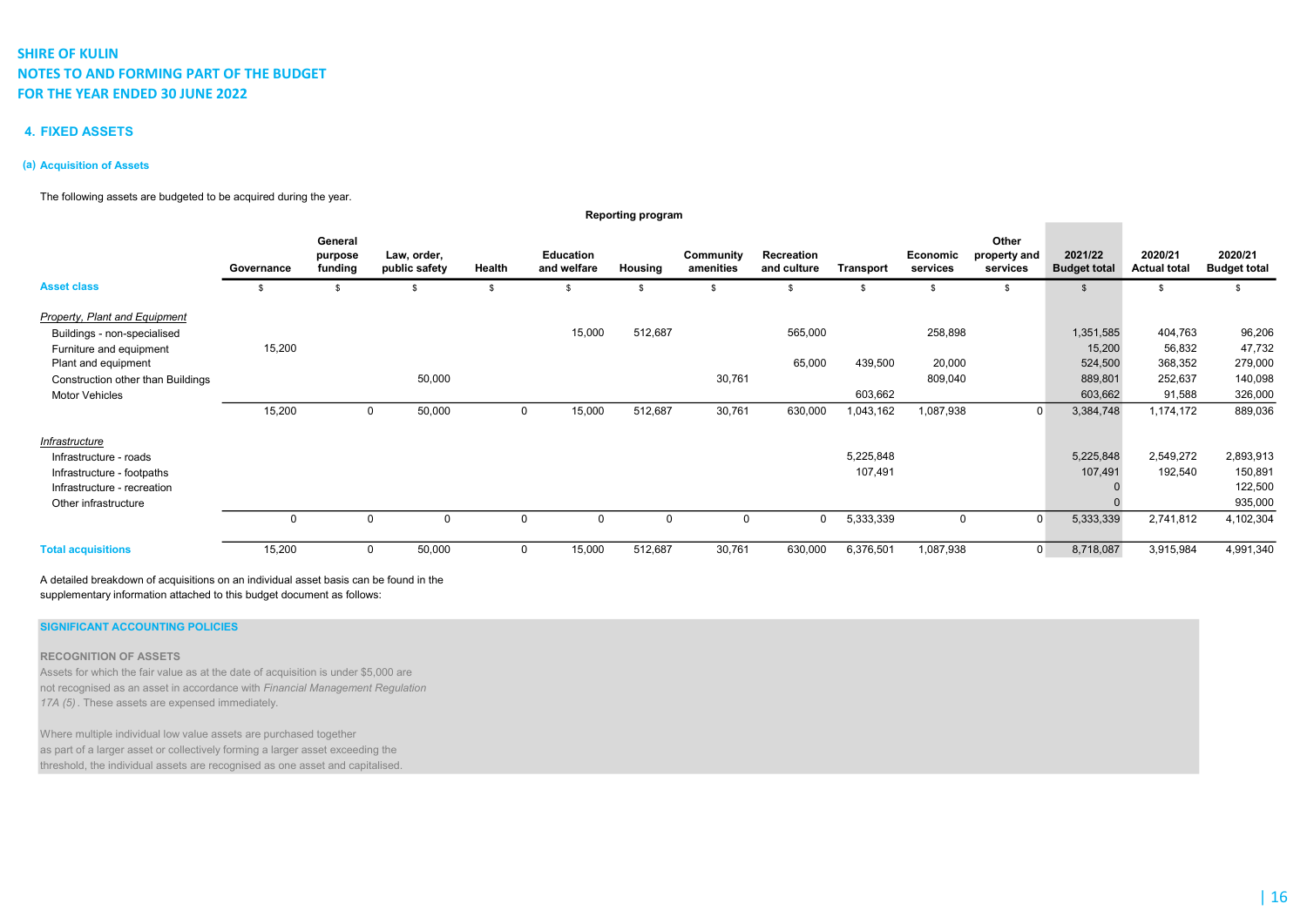### 4. FIXED ASSETS

### (b) Disposals of Assets

The following assets are budgeted to be disposed of during the year.

|                               | 2021/22<br><b>Budget</b><br><b>Net Book</b><br>Value | 2021/22<br><b>Budget</b><br>Sale<br><b>Proceeds</b> | 2021/22<br><b>Budget</b><br>Profit | 2021/22<br><b>Budget</b><br>Loss | 2020/21<br>Actual<br><b>Net Book</b><br>Value | 2020/21<br>Actual<br>Sale<br><b>Proceeds</b> | 2020/21<br>Actual<br>Profit | 2020/21<br>Actual<br>Loss | 2020/21<br><b>Budget</b><br><b>Net Book</b><br>Value | 2020/21<br><b>Budget</b><br>Sale<br><b>Proceeds</b> | 2020/21<br><b>Budget</b><br>Profit | 2020/21<br><b>Budget</b><br>Loss |
|-------------------------------|------------------------------------------------------|-----------------------------------------------------|------------------------------------|----------------------------------|-----------------------------------------------|----------------------------------------------|-----------------------------|---------------------------|------------------------------------------------------|-----------------------------------------------------|------------------------------------|----------------------------------|
|                               |                                                      |                                                     | \$                                 |                                  | s                                             | s                                            | s                           | s                         | S                                                    | \$                                                  | $\mathcal{F}$                      | s                                |
| <b>By Program</b>             |                                                      |                                                     |                                    |                                  |                                               |                                              |                             |                           |                                                      |                                                     |                                    |                                  |
| Governance                    |                                                      | $\mathbf{0}$                                        | $\mathbf{0}$                       |                                  | 44.476                                        | 50,000                                       | 5,524                       | 0                         | 44,000                                               | 45,000                                              | 1.000                              | 0                                |
| Housing                       |                                                      | $\mathbf{0}$                                        | $\mathbf{0}$                       | 0                                | 93,256                                        | 34,258                                       | 0                           | (58,998)                  |                                                      | $\Omega$                                            | 0                                  | 0                                |
| Transport                     | 324,548                                              | 324,000                                             | 88,376                             | (88, 924)                        | 110,270                                       | 130,127                                      | 28,525                      | (8,668)                   | 83,254                                               | 126,000                                             | 43,746                             | (1,000)                          |
|                               | 324,548                                              | 324,000                                             | 88,376                             | (88, 924)                        | 248,002                                       | 214,385                                      | 34,049                      | (67,666)                  | 127,254                                              | 171,000                                             | 44,746                             | (1,000)                          |
| <b>By Class</b>               |                                                      |                                                     |                                    |                                  |                                               |                                              |                             |                           |                                                      |                                                     |                                    |                                  |
| Property, Plant and Equipment |                                                      |                                                     |                                    |                                  |                                               |                                              |                             |                           |                                                      |                                                     |                                    |                                  |
| Buildings - non-specialised   |                                                      | 0                                                   |                                    |                                  | 93,256                                        | 34,258                                       |                             | (58,998)                  |                                                      | $\Omega$                                            |                                    |                                  |
| Plant and equipment           | 140.813                                              | 93,000                                              | 3,688                              | (51, 501)                        | 68,269                                        | 81,945                                       | 22,344                      | (8,668)                   | 21,254                                               | 66,000                                              | 44.746                             |                                  |
| <b>Motor Vehicles</b>         | 183,735                                              | 231,000                                             | 84,688                             | (37, 423)                        | 86,477                                        | 98,182                                       | 11,705                      |                           | 106,000                                              | 105,000                                             |                                    | (1,000)                          |
|                               | 324,548                                              | 324,000                                             | 88,377                             | (88, 924)                        | 248,002                                       | 214,385                                      | 34,049                      | (67,666)                  | 127,254                                              | 171,000                                             | 44,746                             | (1,000)                          |

A detailed breakdown of disposals on an individual asset basis can be found in

the supplementary information attached to this budget document as follows:

- Plant replacement programme

SIGNIFICANT ACCOUNTING POLICIES

GAINS AND LOSSES ON DISPOSAL Gains and losses on disposals are determined by comparing proceeds with the carrying amount. These gains and losses are included in profit or loss in the period which they arise.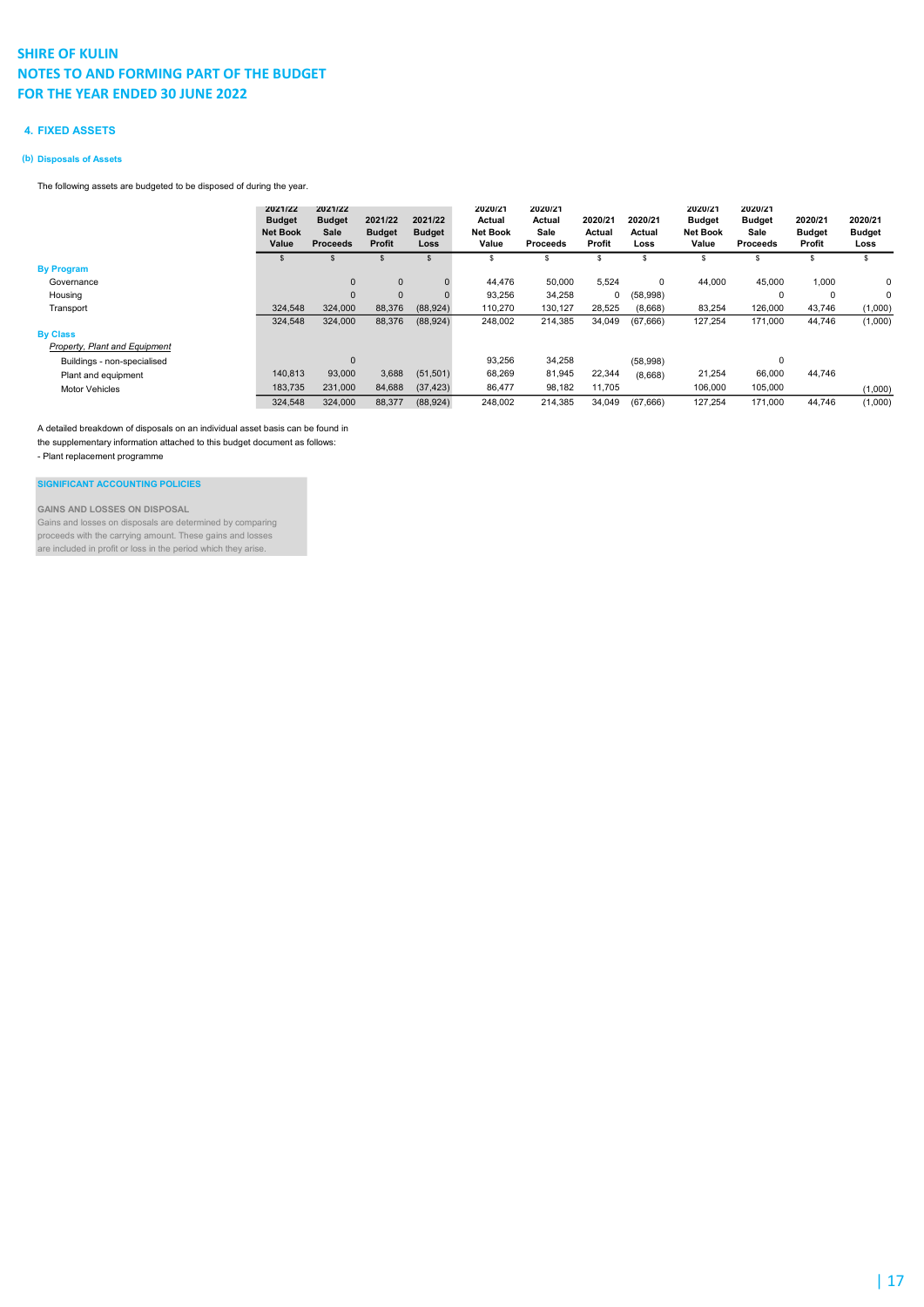# 5. ASSET DEPRECIATION

|                                   | 2021/22       | 2020/21       | 2020/21       |
|-----------------------------------|---------------|---------------|---------------|
|                                   | <b>Budget</b> | <b>Actual</b> | <b>Budget</b> |
|                                   | \$            | \$            | \$            |
| <b>By Program</b>                 |               |               |               |
| Governance                        | 23,141        | 25,214        | 48,636        |
| Law, order, public safety         | 71,237        | 71,148        | 62,000        |
| Health                            |               |               | 500           |
| <b>Education and welfare</b>      | 80            | 87            | 0             |
| Housing                           | 32,071        | 32,031        | 42,331        |
| Community amenities               | 15,149        | 16,506        | 20,276        |
| Recreation and culture            | 273,121       | 272,921       | 405,856       |
| Transport                         | 1,931,501     | 1,889,901     | 1,916,204     |
| Economic services                 | 103,101       | 112,348       | 102,500       |
| Other property and services       | 524,326       | 281,720       | 577,281       |
|                                   | 2,973,728     | 2,701,875     | 3,175,584     |
| <b>By Class</b>                   |               |               |               |
| Buildings - non-specialised       | 416,854       | 381,485       | 461,285       |
| Furniture and equipment           | 8,830         | 8,084         | 9,942         |
| Plant and equipment               | 270,940       | 224,648       | 366,115       |
| Construction other than Buildings | 4,944         | 4,565         | 15,205        |
| <b>Motor Vehicles</b>             | 129,883       | 118,327       | 72,100        |
| Other infrastructure              | 2,142,278     | 1,964,768     | 2,250,937     |
|                                   | 2,973,728     | 2,701,875     | 3,175,584     |

## SIGNIFICANT ACCOUNTING POLICIES

basis over the individual asset's useful life from the time the asset's useful life from the time the asset is held for use. asset is held ready for use. Leasehold improvements are

The assets residual values and useful lives are reviewed, and adjusted if appropriate, at the end of each reporting period. Amortisation is included within Depreciation on non-current

An asset's carrying amount is written down immediately to its recoverable amount if the asset's carrying amount is greater than its estimated recoverable amount.

Major depreciation periods used for each class of depreciable asset are:

| Buildings - non-specialised              | 30 to 50 years |
|------------------------------------------|----------------|
| <b>Buildings - specialised</b>           | 50 to 80 years |
| Furniture and equipment                  | 4 to 10 years  |
| Plant and equipment                      | 5 to 15 years  |
| <b>Construction other than Buildings</b> |                |
| <b>Motor Vehicles</b>                    |                |
| Infrastructure - footpaths               | 20 years       |
| Infrastructure - recreation              | 80 years       |
| Other infrastructure                     | 30 to 75 years |

## DEPRECIATION **AMORTISATION**

The depreciable amount of all fixed assets including buildings The depreciable amount of all intangible assets with a finite useful but excluding freehold land, are depreciated on a straight-line life, are depreciated on a straight-line basis over the individual

depreciated over the shorter of either the unexpired period of The assets residual value of intangible assets is considered to be the lease or the estimated useful life of the improvements. zero and useful live and amortisation method are reviewed at the end of each financial year.

assets in the Statement of Comprehensive Income.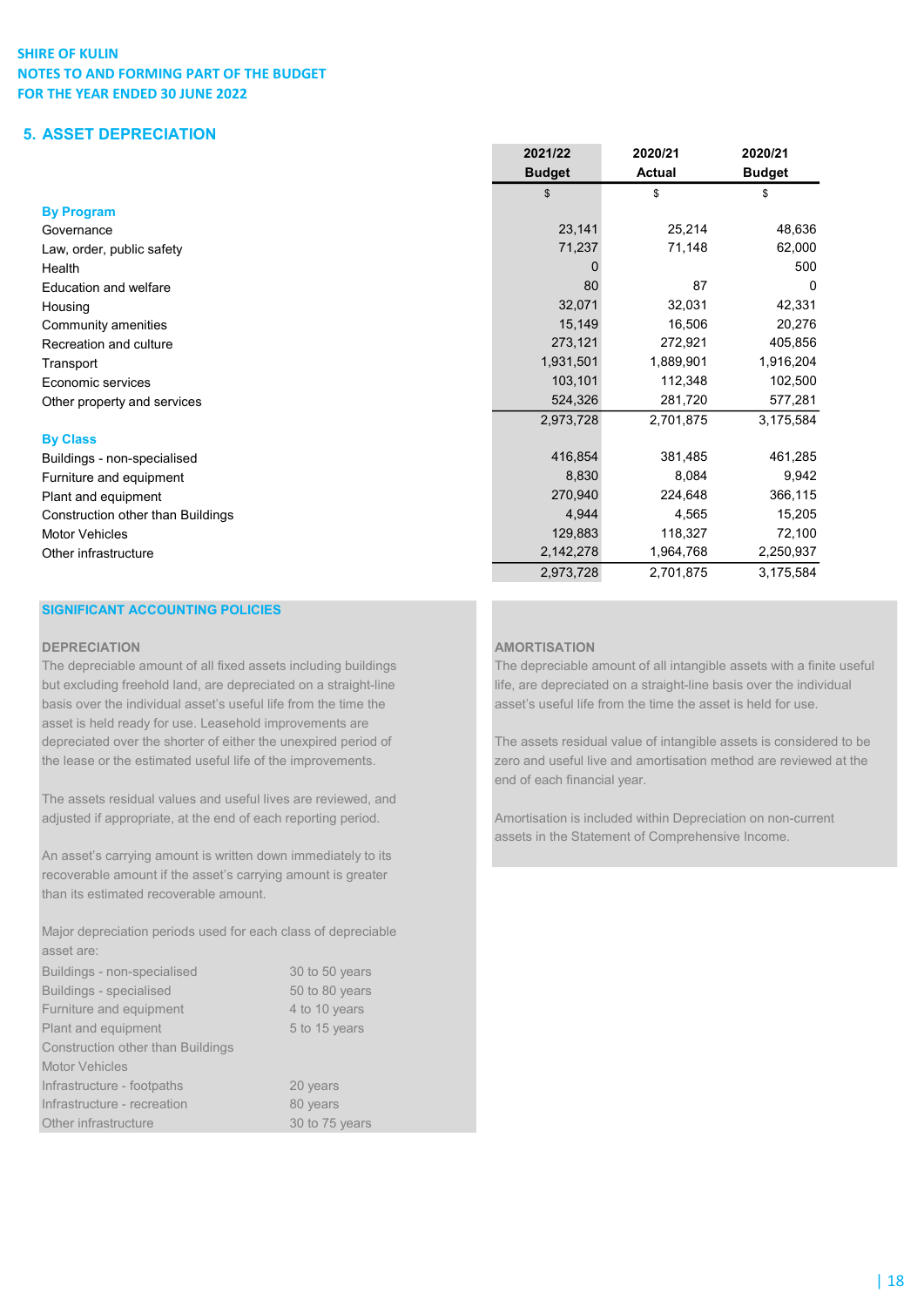### 6. INFORMATION ON BORROWINGS

### (a) Borrowing repayments

Movement in borrowings and interest between the beginning and the end of the current financial year.

|                                                 | Loan   |                                   | Interest | <b>Budget</b><br>Principal | 2021/22<br><b>Budget</b><br><b>New</b> | 2021/22<br><b>Budget</b><br><b>Principal</b> | <b>Budget</b><br>Principal<br>outstanding | 2021/22<br><b>Budget</b><br>Interest | Actual<br>Principal | 2020/21<br>Actual<br>New | 2020/21<br>Actual<br>Principal | Actual<br>Principal<br>outstanding | 2020/21<br>Actual<br>Interest      | <b>Budget</b><br>Principal | 2020/21<br><b>Budget</b><br>New | 2020/21<br><b>Budget</b><br><b>Principal</b> | Budget<br>Principal<br>outstanding | 2020/21<br><b>Budget</b><br>Interest |
|-------------------------------------------------|--------|-----------------------------------|----------|----------------------------|----------------------------------------|----------------------------------------------|-------------------------------------------|--------------------------------------|---------------------|--------------------------|--------------------------------|------------------------------------|------------------------------------|----------------------------|---------------------------------|----------------------------------------------|------------------------------------|--------------------------------------|
| <b>Purpose</b>                                  | Number | Institution                       | Rate     | 1 July 2021                | Loans                                  |                                              |                                           | Repayments 30 June 2022 Repayments   | 1 July 2020         | Loans                    |                                |                                    | Repayments 30 June 2021 Repayments | 1 July 2020                | Loans                           |                                              | Repayments 30 June 2021 Repayments |                                      |
| Governance<br>Administration<br><b>Building</b> |        | <b>WA Treasury</b><br>Corporation | 3.1%     | ,073,183                   |                                        | (93, 302)                                    | 979,881                                   | (39, 464)                            | .163,694            |                          | 90,511                         | 073,183                            | (42, 895)                          | ,164,768                   |                                 | (90, 511)                                    | ,074,257                           | (42, 895)                            |
|                                                 |        |                                   |          | 1,073,183                  |                                        | (93, 302)                                    | 979,881                                   | (39, 464)                            | ,163,694            |                          | 90,511)                        | ,073,183                           | (42, 895)                          | ,164,768                   |                                 | (90, 511)                                    | ,074,257                           | (42, 895)                            |

All borrowing repayments, other than self supporting loans, will be financed by general purpose revenue.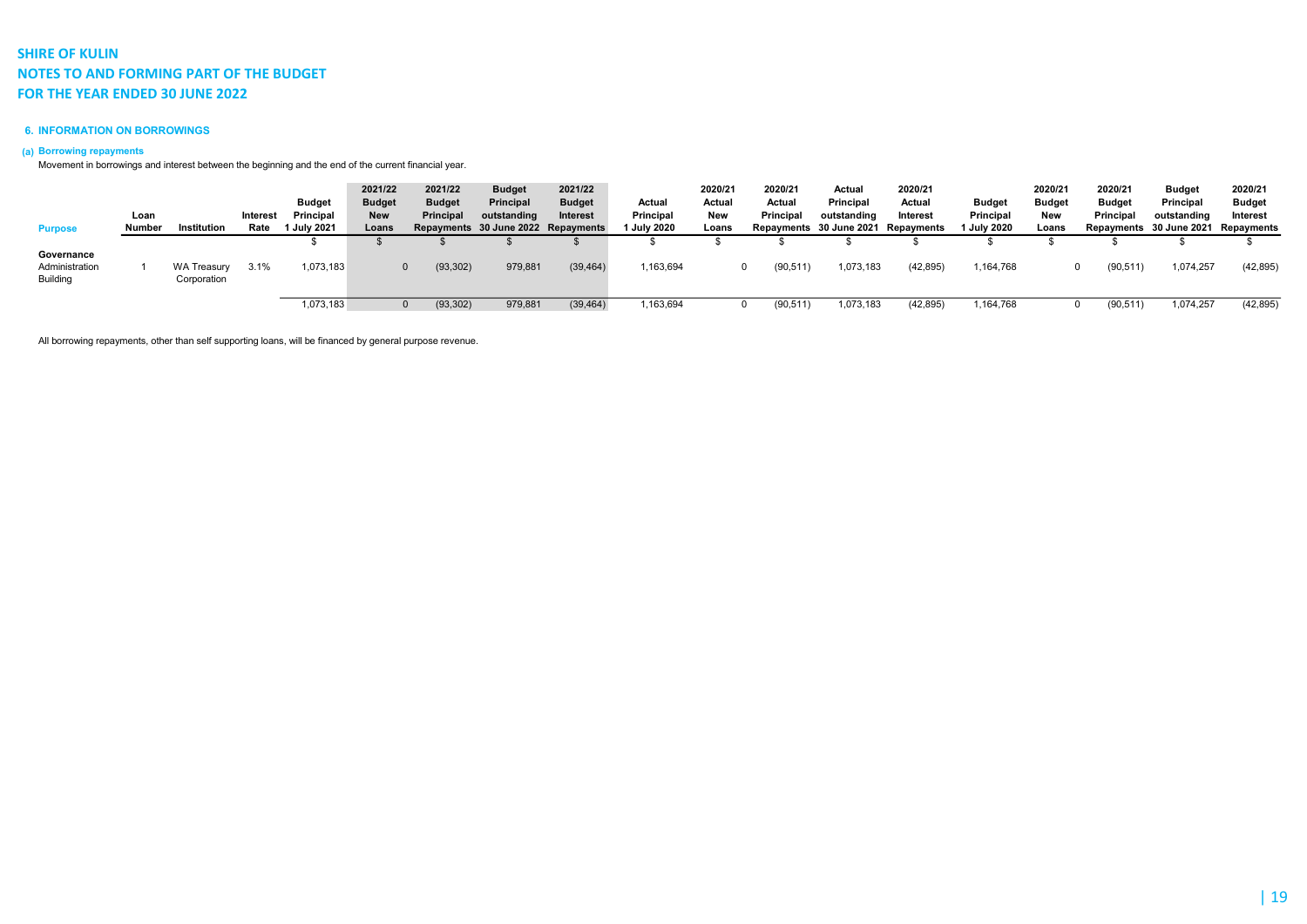## 6. INFORMATION ON BORROWINGS

### (b) New borrowings - 2021/22

The Shire does not intend to undertake any new borrowings for the year ended 30th June 2022

### (c) Unspent borrowings

The Shire had no unspent borrowing funds as at 30th June 2021 nor is it expected to have unspent borrowing funds as at 30th June 2022.

### (d) Credit Facilities

|                                        | 2021/22<br><b>Budget</b> | 2020/21<br><b>Actual</b> | 2020/21<br><b>Budget</b> |
|----------------------------------------|--------------------------|--------------------------|--------------------------|
|                                        | \$                       | \$                       | \$                       |
| Undrawn borrowing facilities           |                          |                          |                          |
| credit standby arrangements            |                          |                          |                          |
| Credit card limit                      | 10,000                   | 10,000                   | 10,000                   |
| Credit card balance at balance date    | 1,000                    | 5,598                    | 1,000                    |
| Total amount of credit unused          | 11,000                   | 15.598                   | 11,000                   |
| Loan facilities                        |                          |                          |                          |
| Loan facilities in use at balance date | 979.881                  | 1.073.183                | 1.074.257                |

### SIGNIFICANT ACCOUNTING POLICIES

### BORROWING COSTS

Borrowing costs are recognised as an expense when incurred except where they are directly attributable to the acquisition, construction or production of a qualifying asset. Where this is the case, they are capitalised as part of the cost of the particular asset until such time as the asset is substantially ready for its intended use or sale.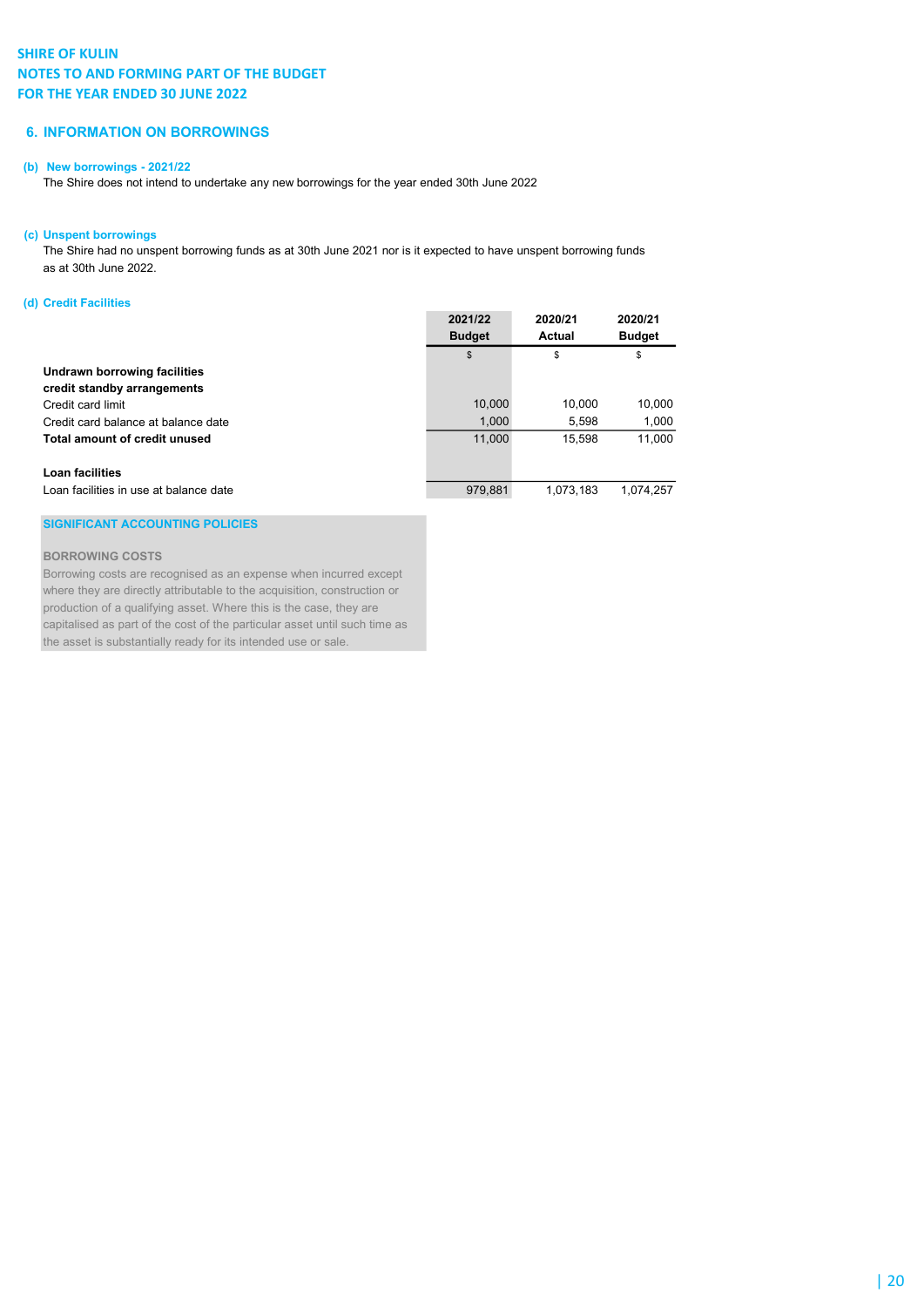### 7. CASH BACKED RESERVES

(a) Cash Backed Reserves - Movement

| (a) Cash Backed Reserves - Movement                 |                |               |               |                |                |             |           |                    |                |             |               |                |
|-----------------------------------------------------|----------------|---------------|---------------|----------------|----------------|-------------|-----------|--------------------|----------------|-------------|---------------|----------------|
|                                                     | 2021/22        |               | 2021/22       | 2021/22        | 2020/21        |             | 2020/21   | 2020/21            | 2020/21        |             | 2020/21       | 2020/21        |
|                                                     | <b>Budget</b>  | 2021/22       | <b>Budget</b> | <b>Budget</b>  | Actual         | 2020/21     | Actual    | Actual             | <b>Budget</b>  | 2020/21     | <b>Budget</b> | <b>Budget</b>  |
|                                                     | Opening        | <b>Budget</b> | Transfer      | Closing        | Opening        | Actual      | Transfer  | Closing            | Opening        | Budget      | Transfer      | Closing        |
|                                                     | <b>Balance</b> | Transfer to   | (from)        | <b>Balance</b> | <b>Balance</b> | Transfer to | (from)    | <b>Balance</b>     | <b>Balance</b> | Transfer to | (from)        | <b>Balance</b> |
|                                                     |                |               |               |                |                |             |           |                    |                |             |               |                |
| (a) Reserves cash backed - Leave reserve            | 388,570        | 1,164         |               | 389,734        | 361,521        | 27,049      |           | 388,570            | 361.521        | 28,150      |               | 389,671        |
| (b) Reserves cash backed - Plant                    | 550,346        | 1,650         | (200,000)     | 351,996        | 397,979        | 152,367     |           | 550,346            | 397.979        | 53,600      |               | 451,579        |
| (c) Reserves cash backed - Building                 | 334,503        | 1,000         | (200,000)     | 135,503        | 248,034        | 86.469      |           | 334,503            | 248.034        | 87.250      |               | 335,284        |
| (d) Reserves cash backed - Admin Equipment          | 29,321         | 88            |               | 29,409         | 76,640         | 404         | (47, 723) | 29,321             | 76.640         | 675         | (47, 732)     | 29,583         |
| (e) Reserves cash backed - Natural Disaster         | 143,172        | 430           | (20,000)      | 123,602        | 142,361        | 811         |           | 143,172            | 142.362        | 1,260       | (20,000)      | 123,622        |
| (f) Reserves cash backed - Joint Venture Housing    | 76,378         | 230           |               | 76,608         | 75,946         | 432         |           | 76,378             | 75.946         | 675         | $\Omega$      | 76,621         |
| (g) Reserves cash backed - FRC Surface & Equipment  | 182,583        | 548           | (140,000)     | 43,131         | 141,595        | 40,988      |           | 182,583            | 139,595        | 600         | (139, 595)    | 600            |
| (h) Reserves cash backed - Medical Services         | 115,662        | 344           |               | 116,006        | 114,998        | 664         |           | 115,662            | 114.998        | 1,035       | 0             | 16,033         |
| (i) Reserves cash backed - Fuel Facility            | 82,271         | 282           |               | 82,553         | 81,814         | 457         |           | 82,271             | 81.814         | 720         | $\Omega$      | 82,534         |
| (i) Reserves cash backed - Sportsperson Scholarship | 13,702         | 42            |               | 13,744         | 13,624         | 78          |           | 13,702             | 13.625         | 108         | $\Omega$      | 13,733         |
| (k) Reserves cash backed - Freebairn Recreation     | 207,553        | 622           |               | 208,175        | 217,323        | 1,230       | (11,000)  | 207,553            | 217.323        | 1,935       | (11,000)      | 208,258        |
| (I) Reserves cash backed - Short Stay Accommodation | $\mathbf{0}$   | 273,000       |               | 273,000        | 0              |             |           | $\Omega$           |                | 140,255     |               | 140,255        |
|                                                     | 2,124,061      | 279,400       | (560,000)     | 1,843,461      | 871,836        | 310,948     |           | (58,723) 2,124,061 | 1,869,837      | 316,263     | (218, 327)    | 1,967,773      |

### (b) Cash Backed Reserves - Purposes

In accordance with Council resolutions in relation to each reserve account, the purpose for which the reserves are set aside are as follows:

|                                                     | Anticipated |                                                                                |
|-----------------------------------------------------|-------------|--------------------------------------------------------------------------------|
| Reserve name                                        | date of use | Purpose of the reserve                                                         |
| (a) Reserves cash backed - Leave reserve            | <b>NA</b>   | to fund annual and long service leave requirements.                            |
| (b) Reserves cash backed - Plant                    | <b>NA</b>   | to fund the purchase of plant                                                  |
| (c) Reserves cash backed - Building                 | <b>NA</b>   | to fund the contruction of staff housing                                       |
| (d) Reserves cash backed - Admin Equipment          | <b>NA</b>   | to fund the purchase of administration equipment                               |
| (e) Reserves cash backed - Natural Disaster         | <b>NA</b>   | to assist in the funding of preparations following a natural disaster          |
| (f) Reserves cash backed - Joint Venture Housing    | <b>NA</b>   | to fund the upkeep of JV housing with the Department of Housing                |
| (g) Reserves cash backed - FRC Surface & Equipment  | <b>NA</b>   | to fund the replacement of equipment and court surface at the FRC              |
| (h) Reserves cash backed - Medical Services         | <b>NA</b>   | to fund the recruitment of a local doctor                                      |
| (i) Reserves cash backed - Fuel Facility            | <b>NA</b>   | to fund the replacement of the fuel facility                                   |
| (i) Reserves cash backed - Sportsperson Scholarship | <b>NA</b>   | to fund scholarships for local sportspersons                                   |
| (k) Reserves cash backed - Freebairn Recreation     | <b>NA</b>   | to fund the ongoing asset management of the FRC                                |
| (I) Reserves cash backed - Short Stay Accommodation | 30.06.2023  | to fund the construction of short stay accommodation units at the caravan park |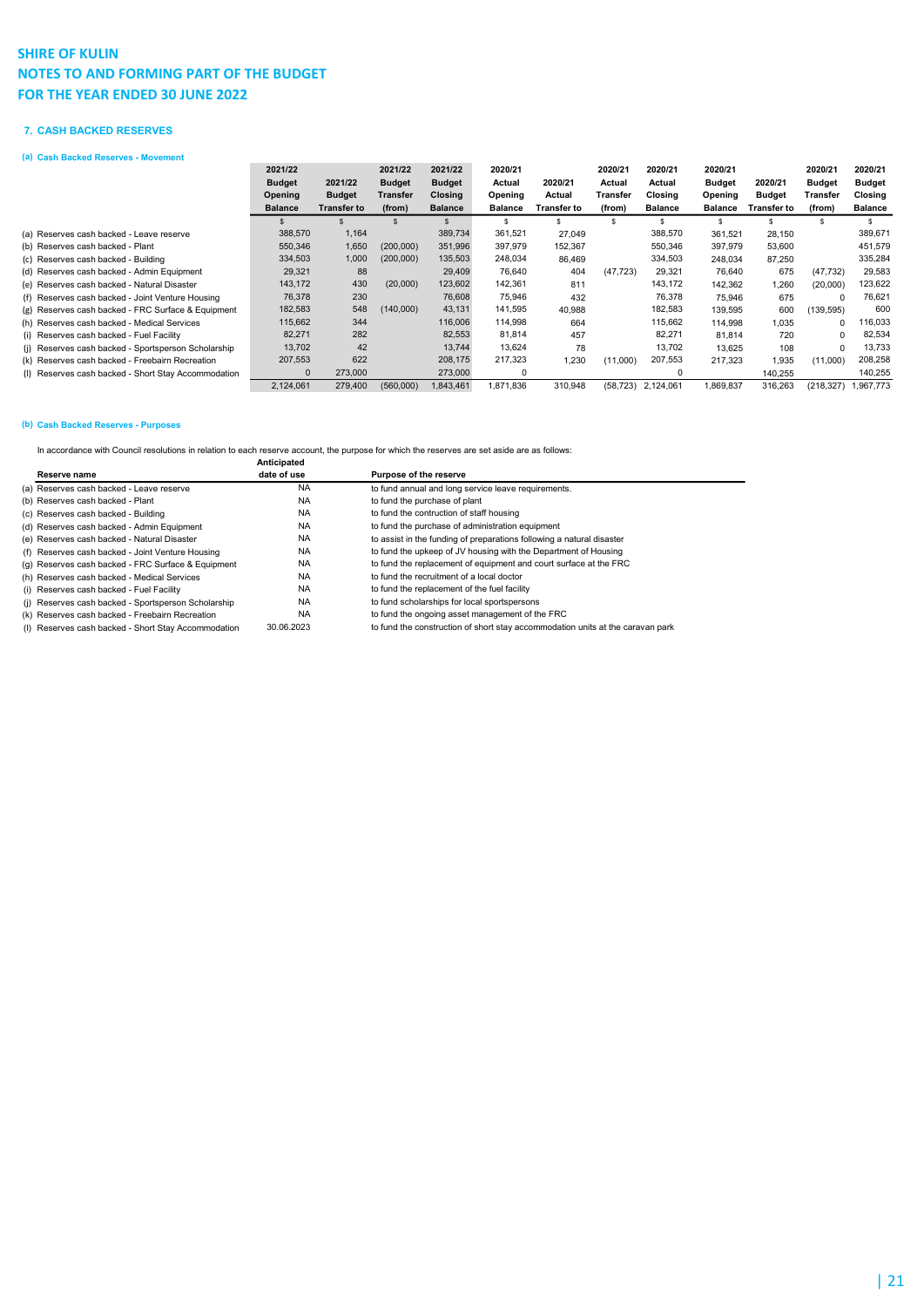# 8. FEES & CHARGES REVENUE

|                             | 2021/22       | 2020/21       | 2020/21       |
|-----------------------------|---------------|---------------|---------------|
|                             | <b>Budget</b> | <b>Actual</b> | <b>Budget</b> |
|                             | \$            | \$            | \$            |
| Governance                  | 50            | 2,400         | 10,970        |
| General purpose funding     | 2,100         | 11,455        | 2,100         |
| Law, order, public safety   | 2,400         | 2,740         | 2,400         |
| Health                      | 0             | 590           | 0             |
| Education and welfare       | 182,500       | 166,788       | 209,940       |
| Housing                     | 110,048       | 100,819       | 108,033       |
| Community amenities         | 98,024        | 100,818       | 98,024        |
| Recreation and culture      | 202,999       | 247,309       | 197,449       |
| Economic services           | 643,440       | 770,980       | 634,800       |
| Other property and services | 80,830        | 122,655       | 80,364        |
|                             | 1,322,391     | 1,526,555     | 1,344,080     |

# 9. GRANT REVENUE

|                                                          | 2021/22       | 2020/21       | 2020/21       |
|----------------------------------------------------------|---------------|---------------|---------------|
|                                                          | <b>Budget</b> | <b>Actual</b> | <b>Budget</b> |
| <b>By Program:</b>                                       | \$            | \$            | \$            |
| (a) Operating grants, subsidies and contributions        |               |               |               |
| Governance                                               |               |               | 0             |
| General purpose funding                                  | 950,000       | 2,877,057     | 1,671,000     |
| Law, order, public safety                                | 32,000        | 26,182        | 25,000        |
| <b>Education and welfare</b>                             | 50,000        | 50,000        | 52,500        |
| Housing                                                  |               |               | 0             |
| Community amenities                                      |               |               | 0             |
| Recreation and culture                                   |               |               | 0             |
| Transport                                                | 202,180       | 206,610       | 212,935       |
| Economic services                                        | 300,000       | 308,959       | 600,000       |
| Other property and services                              |               |               | $\mathbf{0}$  |
|                                                          | 1,534,180     | 3,468,808     | 2,561,435     |
| (b)<br>Non-operating grants, subsidies and contributions |               |               |               |
| General purpose funding                                  | 1,544,591     | 0             | 0             |
| Recreation and culture                                   | 130,000       | U             | <sup>0</sup>  |
| Transport                                                | 3,909,110     | 1,391,369     | 1,414,000     |
| Economic services                                        | 300,000       | $\Omega$      | 90,000        |
|                                                          | 5,883,701     | 1,391,369     | 1,504,000     |
| Total grants, subsidies and contributions                | 7,417,881     | 4,860,177     | 4,065,435     |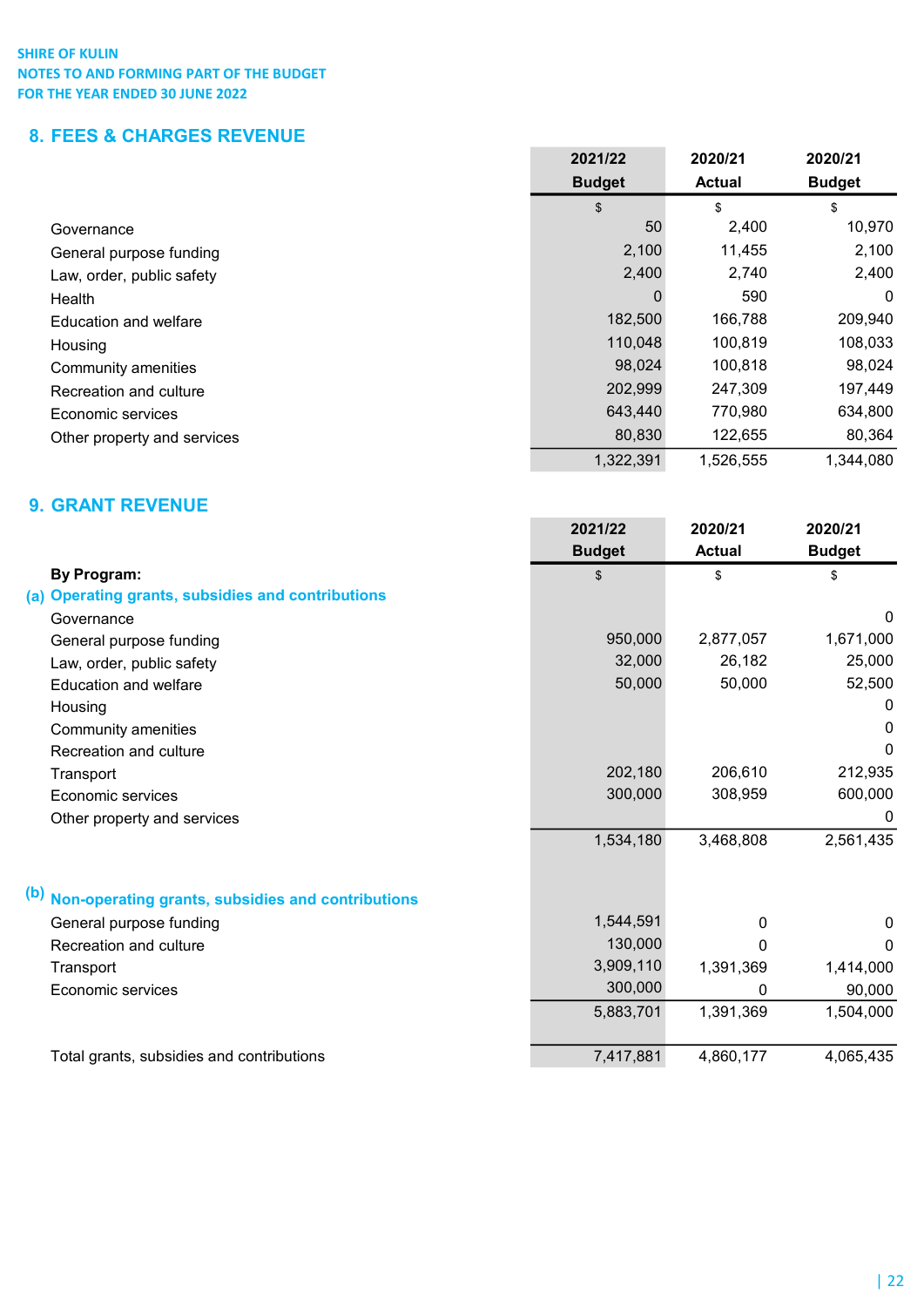### 10. REVENUE RECOGNITION

SIGNIFICANT ACCOUNTING POLICIES

Recognition of revenue is dependant on the source of revenue and the associated terms and conditions associated with each source

| Revenue<br>Category                                                                            | of revenue and recognised as follows:<br>Nature of goods and<br>services                                                         | vvnen<br>obligations<br>typically<br>satisfied | Payment<br>terms                                                                               | Returns/Refunds/<br><b>Warranties</b>                          | Determination of<br>transaction<br>price                                                | <b>Allocating</b><br>transaction<br>price                                   | <b>Measuring</b><br>obligations<br>for returns                                     | Revenue<br>recognition                                                                                                                        |
|------------------------------------------------------------------------------------------------|----------------------------------------------------------------------------------------------------------------------------------|------------------------------------------------|------------------------------------------------------------------------------------------------|----------------------------------------------------------------|-----------------------------------------------------------------------------------------|-----------------------------------------------------------------------------|------------------------------------------------------------------------------------|-----------------------------------------------------------------------------------------------------------------------------------------------|
| Rates                                                                                          | <b>General Rates</b>                                                                                                             | Over time                                      | Payment dates<br>adopted by<br>Council during<br>the year                                      | None                                                           | Adopted by<br>council annually                                                          | When taxable<br>event occurs                                                | Not applicable                                                                     | When rates notice is<br>issued                                                                                                                |
| Specified area<br>rates                                                                        | Rates charge for specific<br>defined purpose                                                                                     | Over time                                      | adopted by<br>Council during<br>the year                                                       | Payment dates Refund in event<br>monies are<br>unspent         | Adopted by<br>council annually                                                          | When taxable<br>event occurs                                                |                                                                                    | Not applicable When rates notice is<br>issued                                                                                                 |
| Service charges                                                                                | Charge for specific<br>service                                                                                                   | Over time                                      | adopted by<br>Council during<br>the year                                                       | Payment dates Refund in event<br>monies are<br>unspent         | Adopted by<br>council annually                                                          | When taxable<br>event occurs                                                |                                                                                    | Not applicable When rates notice is<br>issued                                                                                                 |
| Grant contracts<br>with customers                                                              | Community events, minor Over time<br>facilities, research,<br>design, planning<br>evaluation and services                        |                                                | Fixed terms<br>transfer of<br>funds based on complete<br>agreed<br>milestones and<br>reporting | Contract obligation<br>if project not                          | Set by mutual<br>agreement with<br>the customer                                         | Based on the<br>progress of<br>works to match<br>performance<br>obligations | Returns<br>limited to<br>repayment of<br>transaction<br>price of terms<br>breached | Output method<br>based on project<br>milestones and/or<br>completion date<br>matched to<br>performance<br>obligations as inputs<br>are shared |
| Grants, subsidies<br>or contributions<br>for the<br>construction of<br>non-financial<br>assets | Construction or acquisition Over time<br>of recognisable non-<br>financial assets to be<br>controlled by the local<br>government |                                                | Fixed terms<br>transfer of<br>funds based on complete<br>agreed<br>milestones and<br>reporting | Contract obligation Set by mutual<br>if project not            | agreement with<br>the customer                                                          | Based on the<br>progress of<br>works to match<br>performance<br>obligations | Returns<br>limited to<br>repayment of<br>transaction<br>price of terms<br>breached | Output method<br>based on project<br>milestones and/or<br>completion date<br>matched to<br>performance<br>obligations as inputs<br>are shared |
| Grants with no<br>contractual<br>commitments                                                   | General appropriations<br>and contributions with no<br>specific contractual<br>commitments                                       | No obligations                                 | Not applicable                                                                                 | Not applicable                                                 | Cash received                                                                           | On receipt of<br>funds                                                      |                                                                                    | Not applicable When assets are<br>controlled                                                                                                  |
| Licences/<br>Registrations/<br>Approvals                                                       | Building, planning,<br>development and animal<br>management, having the<br>same nature as a licence<br>regardless of naming.     | Single point in<br>time                        | Full payment<br>prior to issue                                                                 | None                                                           | Set by State<br>legislation or<br>limited by<br>legislation to the<br>cost of provision | Based on timing No refunds<br>of issue of the<br>associated rights          |                                                                                    | On payment and<br>issue of the licence,<br>registration or<br>approval                                                                        |
| Pool inspections                                                                               | Compliance safety check                                                                                                          | Single point in<br>time                        | Equal<br>proportion<br>based on an<br>equal annually<br>fee                                    | None                                                           | Set by State<br>legislation                                                             | Apportioned<br>equally across<br>the inspection<br>cycle                    | No refunds                                                                         | After inspection<br>complete based on a<br>4 year cycle                                                                                       |
|                                                                                                | Other inspections Regulatory Food, Health<br>and Safety                                                                          | Single point in<br>time                        | Full payment<br>prior to<br>inspection                                                         | None                                                           | Set by State<br>legislation or<br>limited by<br>legislation to the<br>cost of provision | Applied fully on<br>timing of<br>inspection                                 |                                                                                    | Not applicable Revenue recognised<br>after inspection<br>event occurs                                                                         |
| Waste<br>management<br>collections                                                             | Kerbside collection<br>service                                                                                                   | Over time                                      | Payment on an None<br>annual basis in<br>advance                                               |                                                                | Adopted by<br>council annually                                                          | Apportioned<br>equally across<br>the collection<br>period                   |                                                                                    | Not applicable Output method<br>based on regular<br>weekly and<br>fortnightly period as<br>proportionate to<br>collection service             |
| Waste<br>management<br>entry fees                                                              | Waste treatment,<br>recycling and disposal<br>service at disposal sites                                                          | Single point in<br>time                        | Payment in<br>advance at<br>gate or on<br>normal trading<br>terms if credit<br>provided        | None                                                           | Adopted by<br>council annually                                                          | of entry to<br>facility                                                     |                                                                                    | Based on timing Not applicable On entry to facility                                                                                           |
| Airport landing<br>charges                                                                     | Permission to use<br>facilities and runway                                                                                       | Single point in Monthly in<br>time             | arrears                                                                                        | None                                                           | Adopted by<br>council annually                                                          | Applied fully on<br>timing of<br>landing/take-off                           |                                                                                    | Not applicable On landing/departure<br>event                                                                                                  |
| entry                                                                                          | Property hire and Use of halls and facilities                                                                                    | Single point in In full in<br>time             | advance                                                                                        | Refund if event<br>cancelled within 7<br>days                  | Adopted by<br>council annually                                                          | Based on timing<br>of entry to<br>facility                                  | Returns<br>limited to<br>repayment of<br>transaction<br>price                      | On entry or at<br>conclusion of hire                                                                                                          |
| Memberships                                                                                    | Gym and pool<br>membership                                                                                                       | Over time                                      | in advance                                                                                     | Payment in full Refund for unused<br>portion on<br>application | Adopted by<br>council annually                                                          | Apportioned<br>equally across<br>the access<br>period                       | Returns<br>limited to<br>repayment of<br>transaction<br>price                      | Output method Over<br>12 months matched<br>to access right                                                                                    |
| for other goods<br>and services                                                                | Fees and charges Cemetery services, library Single point in<br>fees, reinstatements and<br>private works                         | time                                           | Payment in full None<br>in advance                                                             |                                                                | Adopted by<br>council annually                                                          | Applied fully<br>based on timing<br>of provision                            |                                                                                    | Not applicable Output method<br>based on provision<br>of service or<br>completion of works                                                    |
| Sale of stock                                                                                  | Aviation fuel, kiosk and<br>visitor centre stock                                                                                 | Single point in<br>time                        | In full in<br>advance, on 15 goods<br>day credit                                               | Refund for faulty                                              | Adopted by<br>council annually,<br>set by mutual<br>agreement                           | Applied fully<br>based on timing<br>of provision                            | Returns<br>limited to<br>repayment of<br>transaction<br>price                      | Output method<br>based on goods                                                                                                               |
| Commissions                                                                                    | Commissions on licencing Over time<br>and ticket sales                                                                           |                                                | Payment in full None<br>on sale                                                                |                                                                | Set by mutual<br>agreement with<br>the customer                                         | On receipt of<br>funds                                                      |                                                                                    | Not applicable When assets are<br>controlled                                                                                                  |
|                                                                                                | Reimbursements Insurance claims                                                                                                  | Single point in<br>time                        | Payment in<br>arrears for<br>claimable<br>event                                                | None                                                           | Set by mutual<br>agreement with<br>the customer                                         | When claim is<br>agreed                                                     |                                                                                    | Not applicable When claim is<br>agreed                                                                                                        |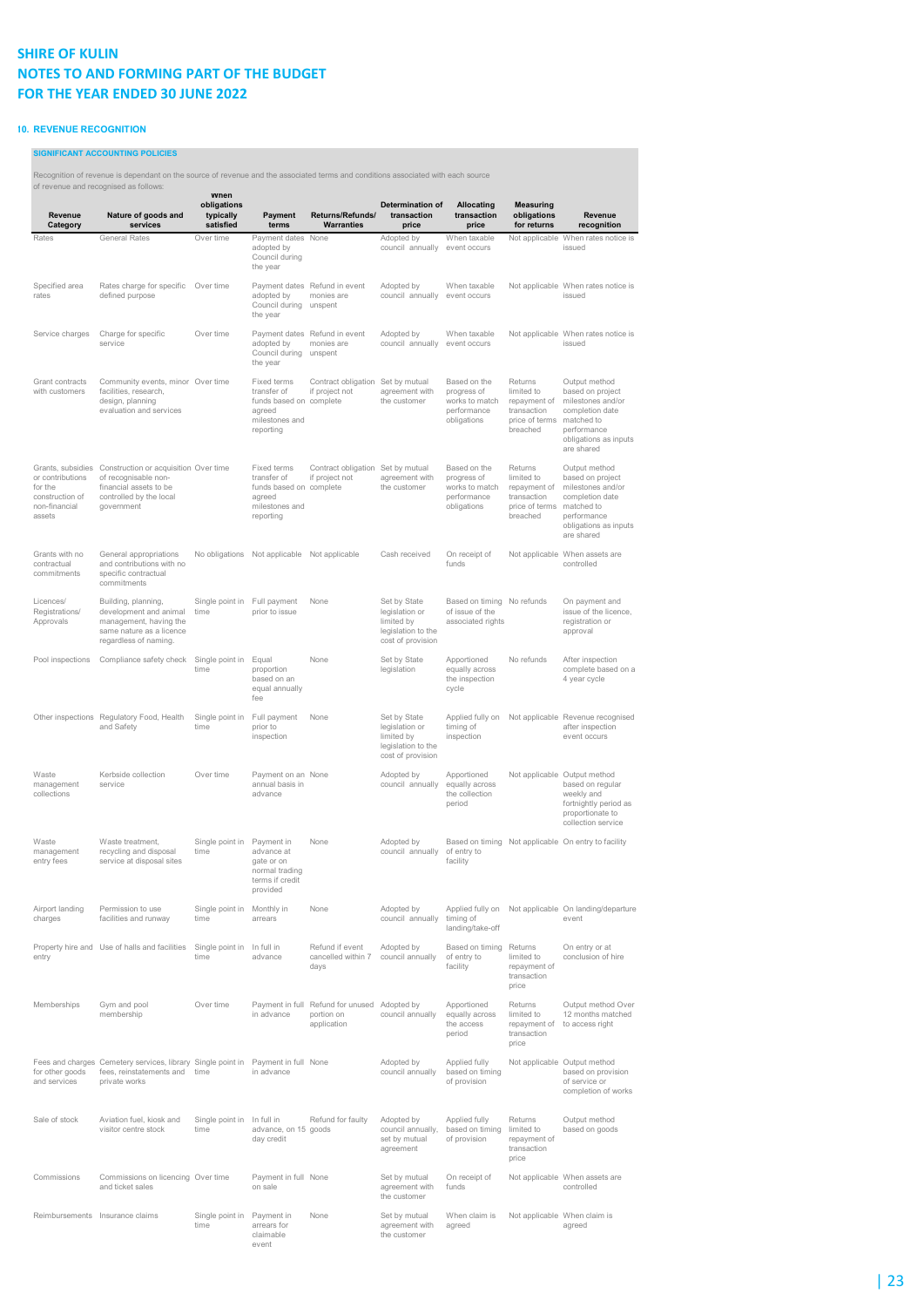# 11. ELECTED MEMBERS REMUNERATION

|                                          | 2021/22<br><b>Budget</b> | 2020/21<br><b>Actual</b> | 2020/21<br><b>Budget</b> |
|------------------------------------------|--------------------------|--------------------------|--------------------------|
|                                          | \$                       | \$                       | \$                       |
| <b>Elected members</b>                   |                          |                          |                          |
| President's allowance                    | 7,150                    | 7.000                    | 7.000                    |
| Deputy President's allowance             | 1,800                    | 1.750                    | 1,750                    |
| Meeting attendance fees                  | 26,015                   | 20,150                   | 25,410                   |
| Travel and accommodation expenses        | 4,800                    | 3,761                    | 4,800                    |
| <b>Total Elected Member Remuneration</b> | 39,765                   | 32,661                   | 38,960                   |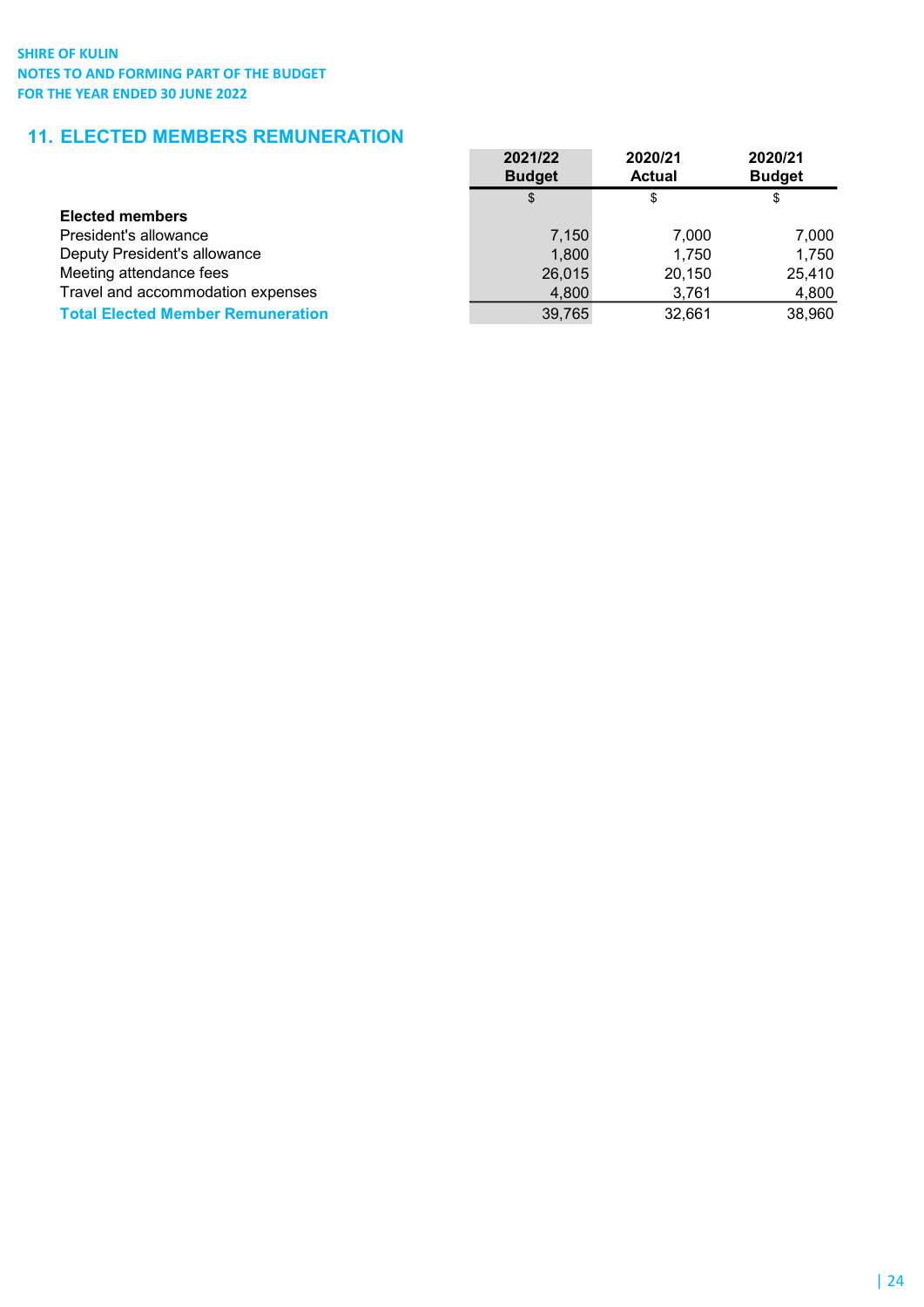# 12. OTHER INFORMATION

|                                                   | 2021/22<br><b>Budget</b> | 2020/21<br><b>Actual</b> | 2020/21<br><b>Budget</b> |
|---------------------------------------------------|--------------------------|--------------------------|--------------------------|
|                                                   | \$                       | \$                       | \$                       |
| The net result includes as revenues               |                          |                          |                          |
| (a) Interest earnings                             |                          |                          |                          |
| Investments                                       |                          |                          |                          |
| - Reserve funds                                   | 6,400                    | 10,974                   | 16,668                   |
| - Other funds                                     | 4,000                    | 4,308                    | 12,000                   |
| Other interest revenue (refer note 1b)            | 4,242                    | 4,441                    | 4,752                    |
|                                                   | 14,642                   | 19,723                   | 33,420                   |
| * The Shire has resolved to charge interest under |                          |                          |                          |
| section 6.13 for the late payment of any amount   |                          |                          |                          |
| of money at .                                     |                          |                          |                          |
| (b) Other revenue                                 |                          |                          |                          |
| Reimbursements and recoveries                     | 131,361                  | 217,632                  | 93,450                   |
|                                                   | 131,361                  | 217,632                  | 93,450                   |
| The net result includes as expenses               |                          |                          |                          |
| (c) Auditors remuneration                         |                          |                          |                          |
| Audit services                                    | 30,000                   | 29,000                   | 29,000                   |
|                                                   | 30,000                   | 29,000                   | 29,000                   |
| (d) Interest expenses (finance costs)             |                          |                          |                          |
| Borrowings (refer Note 6(a))                      | 39,464                   | 42,895                   | 42,895                   |
|                                                   | 39,464                   | 42,895                   | 42,895                   |
| (e) Write offs                                    |                          |                          |                          |
| General rate                                      | 11,100                   | 9,885                    | 13,000                   |
|                                                   | 11,100                   | 9,885                    | 13,000                   |